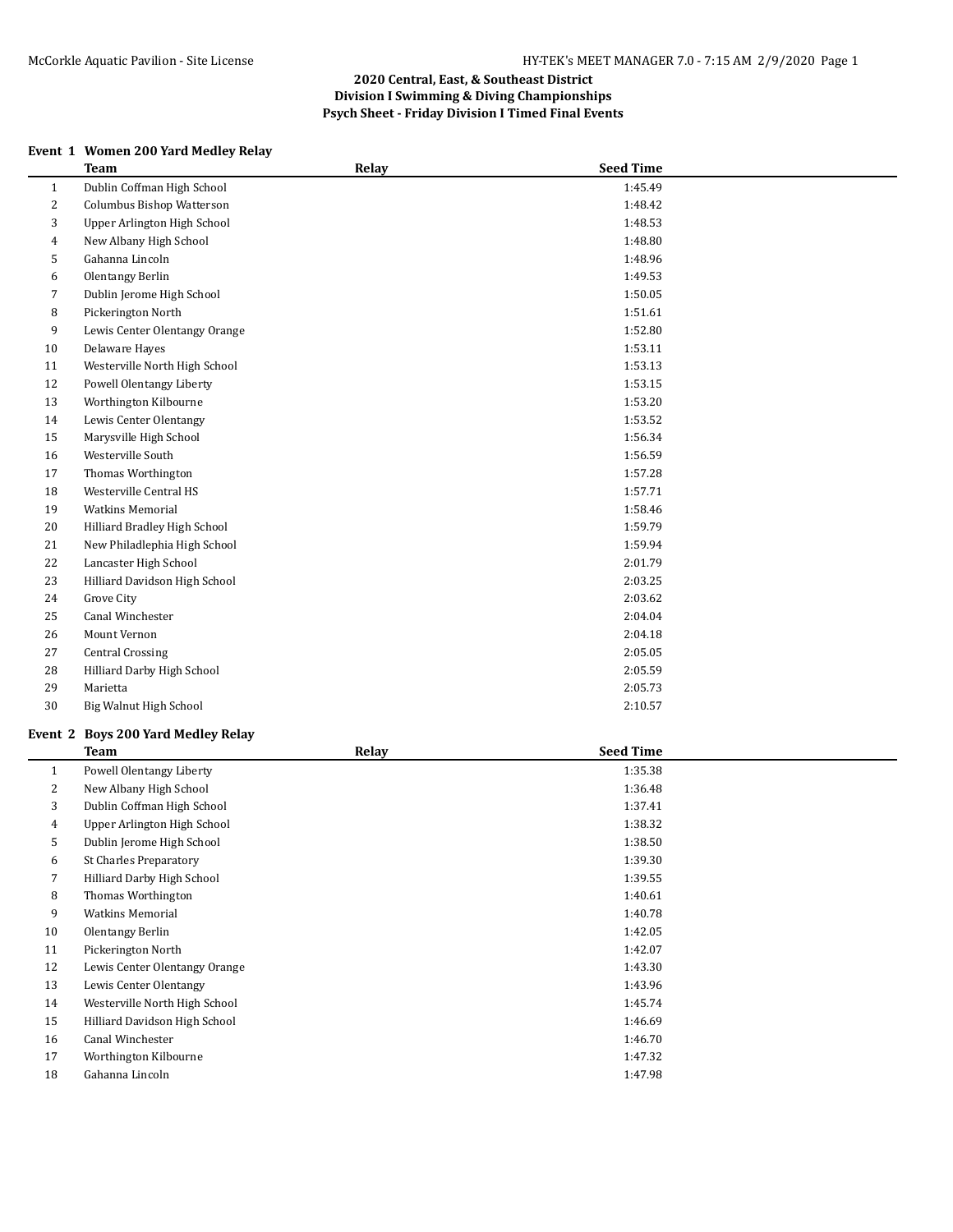# **Event 2 ... (Boys 200 Yard Medley Relay)**

| 19 | Grove City                   | 1:48.16 |
|----|------------------------------|---------|
| 20 | Reynoldsburg                 | 1:48.48 |
| 21 | Westerville Central HS       | 1:49.64 |
| 22 | Hilliard Bradley High School | 1:51.02 |
| 23 | Pickerington Central         | 1:51.25 |
| 24 | Delaware Hayes               | 1:51.27 |
| 25 | Marysville High School       | 1:51.95 |
| 26 | Marion Harding High School   | 1:52.60 |
| 27 | Westerville South            | 1:52.89 |
| 28 | Big Walnut High School       | 1:55.25 |
| 29 | Columbus Whetstone           | 1:58.31 |
| 30 | <b>Central Crossing</b>      | 1:59.10 |

#### **Event 3 Women 200 Yard Freestyle**

|              | <b>Name</b>             |                | Year School                        | <b>Seed Time</b> |
|--------------|-------------------------|----------------|------------------------------------|------------------|
| $\mathbf{1}$ | Geringer, Maya E        | SR             | Dublin Jerome High School          | 1:51.40          |
| 2            | Sabol, Kristyn E        | <b>SR</b>      | Dublin Coffman High School         | 1:51.43          |
| 3            | Lachey, Mia E           | SR             | New Albany High School             | 1:52.75          |
| 4            | Grether, Libby C        | FR             | Dublin Jerome High School          | 1:54.32          |
| 5            | Schimming, Hope         | <b>FR</b>      | New Albany High School             | 1:55.34          |
| 6            | Reardon, Erin M         | <b>SR</b>      | Upper Arlington High School        | 1:55.50          |
| 7            | Reetz, Reagan           | S <sub>0</sub> | Gahanna Lincoln                    | 1:56.38          |
| 8            | Meeting, Carly          | FR             | New Albany High School             | 1:56.67          |
| 9            | Crumbley, Kiara L       | IR             | New Albany High School             | 1:57.43          |
| 10           | McGrath, Anna C         | S <sub>0</sub> | Lewis Center Olentangy             | 1:57.87          |
| 11           | Elliott, Sophia J       | JR             | Upper Arlington High School        | 1:58.82          |
| 12           | Payton, Gwyneth         | S <sub>0</sub> | Gahanna Lincoln                    | 1:58.94          |
| 13           | Colombo, Caroline E     | JR             | Upper Arlington High School        | 1:59.38          |
| 14           | Ruff, Libby             | S <sub>0</sub> | <b>Columbus St Francis Desales</b> | 1:59.93          |
| 15           | Campbell, Nanami        | S <sub>0</sub> | Worthington Kilbourne              | 1:59.96          |
| 16           | Petras, Stella M        | S <sub>0</sub> | Upper Arlington High School        | 2:00.30          |
| 17           | Price, Teagan           | FR             | Columbus Bishop Watterson          | 2:00.31          |
| 18           | Hofmeister, Morgan      | FR             | <b>Powell Olentangy Liberty</b>    | 2:00.73          |
| 19           | Kauderer, Regan H       | FR             | Lewis Center Olentangy             | 2:01.36          |
| 20           | Yang, Michelle T        | S <sub>0</sub> | Dublin Jerome High School          | 2:01.69          |
| 21           | Knodel, Alexandria J    | S <sub>0</sub> | Lewis Center Olentangy Orange      | 2:01.86          |
| 22           | Williams, Maggie L      | <b>SR</b>      | Mount Vernon                       | 2:02.71          |
| 23           | Abahazi, Elizabeth      | SR             | Delaware Hayes                     | 2:03.67          |
| 24           | Laycock, Caitlyn E      | <b>SR</b>      | Dublin Jerome High School          | 2:04.05          |
| 25           | Simashkevich, Kayla     | FR             | Westerville North High School      | 2:04.59          |
| 26           | Morcher-Thaller, Morgan | S <sub>O</sub> | Hilliard Darby High School         | 2:04.86          |
| 27           | Wester, Madison         | <b>JR</b>      | Hilliard Bradley High School       | 2:05.37          |
| 28           | Jones, Bella            | S <sub>0</sub> | Pickerington Central               | 2:05.71          |
| 29           | Smrecansky, Rissa A     | FR             | Hilliard Davidson High School      | 2:06.02          |
| 30           | Lisch, Morgan           | FR             | Powell Olentangy Liberty           | 2:06.35          |

## **Event 4 Boys 200 Yard Freestyle**

|          | Name           |     | Year School                    | <b>Seed Time</b> |
|----------|----------------|-----|--------------------------------|------------------|
|          | Jay, Hayden F  |     | JR Upper Arlington High School | 1:42.75          |
| <u>.</u> | Shaw, Ethan R  |     | SR Dublin Coffman High School  | 1:44.11          |
|          | Stevenson, Ben |     | SO St Charles Preparatory      | 1:44.94          |
|          | Peck. Mason    | SO. | Hilliard Darby High School     | 1:45.92          |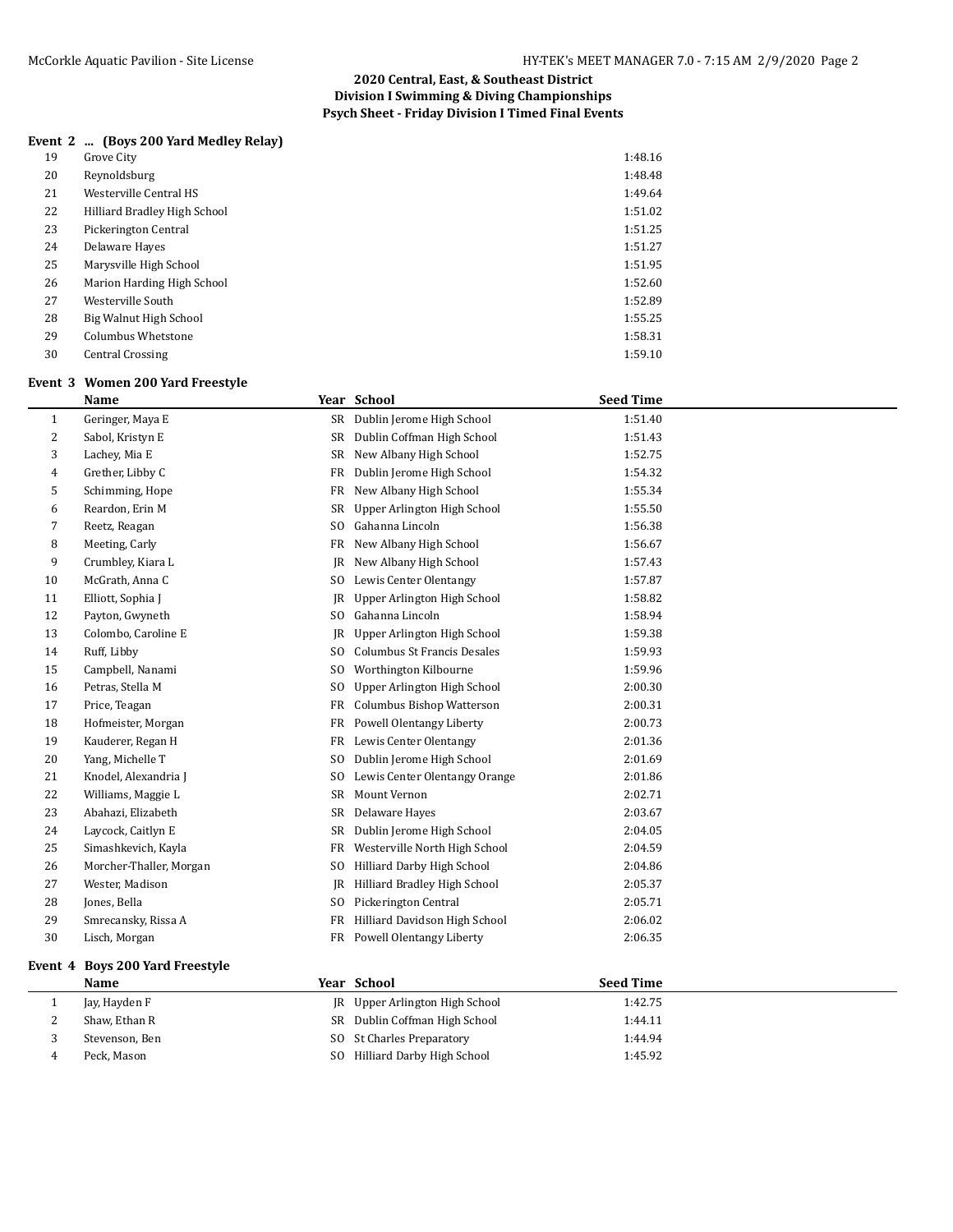## **Event 4 ... (Boys 200 Yard Freestyle)**

| ent 4 | (Boys 200 Yard Freestyle) |           |                               |         |
|-------|---------------------------|-----------|-------------------------------|---------|
| 5     | Schimming, Caleb          | IR        | New Albany High School        | 1:46.61 |
| 6     | Smith, Carson A           | SO        | Dublin Jerome High School     | 1:46.69 |
| 7     | Irwin, Mason              | IR        | Hilliard Darby High School    | 1:46.84 |
| 8     | Borchers, Will J          | IR        | <b>St Charles Preparatory</b> | 1:47.07 |
| 9     | Weis, Gavin               | SO.       | Powell Olentangy Liberty      | 1:47.51 |
| 10    | Ray, Thomas I             | IR        | Upper Arlington High School   | 1:47.52 |
| 11    | Sherrer, Dean T           | <b>FR</b> | Dublin Jerome High School     | 1:47.59 |
| 12    | Colombo, Caden D          | FR        | Upper Arlington High School   | 1:48.37 |
| 13    | Ventresca, Antonio R      | SR        | Upper Arlington High School   | 1:48.47 |
| 14    | Bower, Braden             | IR        | Hilliard Darby High School    | 1:48.79 |
| 15    | Lloyd, DJ E               | SO.       | Dublin Jerome High School     | 1:49.12 |
| 16    | Bateman, Chase            | IR        | St Charles Preparatory        | 1:49.42 |
| 17    | Edwards, Christopher A    | SR        | <b>St Charles Preparatory</b> | 1:49.68 |
| 18    | Lambert, Zach             | 12        | Olentangy Berlin              | 1:49.90 |
| 19    | White, Spencer T          | SR        | Pickerington North            | 1:50.25 |
| 20    | Charles, Gabriel          | SO        | Westerville North High School | 1:50.31 |
| 21    | Weidenhamer. Graham O     | IR        | Lewis Center Olentangy Orange | 1:50.43 |

| 19 | White, Spencer T      |     | SR Pickerington North            | 1:50.25 |
|----|-----------------------|-----|----------------------------------|---------|
| 20 | Charles, Gabriel      |     | SO Westerville North High School | 1:50.31 |
| 21 | Weidenhamer, Graham O |     | JR Lewis Center Olentangy Orange | 1:50.43 |
| 22 | Ingram, Dylan J       |     | SR Powell Olentangy Liberty      | 1:51.02 |
| 23 | Ambler, Nathan        |     | FR Worthington Kilbourne         | 1:51.17 |
| 24 | Bucher, Caleb         |     | SR Delaware Hayes                | 1:51.21 |
| 25 | Hutson-Comeaux, Max   |     | SO Reynoldsburg                  | 1:51.55 |
| 26 | Barnes, Zach          |     | FR Thomas Worthington            | 1:52.02 |
| 27 | Gjurevski, Marko      | SO. | Dublin Scioto                    | 1:52.12 |
| 28 | Gaier, Aiden          |     | FR Powell Olentangy Liberty      | 1:52.49 |
| 29 | Taylor, Derek         |     | SR Thomas Worthington            | 1:53.80 |
| 30 | Deerwester, Mason M   | SO. | Hilliard Davidson High School    | 1:54.94 |

## **Event 5 Women 200 Yard IM**

| Name               |                |                               | <b>Seed Time</b>                             |
|--------------------|----------------|-------------------------------|----------------------------------------------|
| Andrews, Ellie G   | <b>JR</b>      | Dublin Coffman High School    | 2:06.75                                      |
| Belli, Marie       | <b>FR</b>      | Gahanna Lincoln               | 2:07.06                                      |
| Peroni, Martina J  | S <sub>0</sub> | Lewis Center Olentangy        | 2:08.81                                      |
| Hensley, Mia S     | S <sub>0</sub> | Lancaster High School         | 2:09.46                                      |
| Boals, Sydney      | JR             | New Albany High School        | 2:09.87                                      |
| Hitler, Kendall    | S <sub>0</sub> | Gahanna Lincoln               | 2:10.09                                      |
| Nation, Staci M    | 10             | Olentangy Berlin              | 2:11.00                                      |
| Ellsworth, Emily   | S <sub>0</sub> | Westerville South             | 2:11.79                                      |
| Sims, Kaitlyn      | JR             | Hilliard Bradley High School  | 2:11.82                                      |
| Kuriger, Cameron E | S <sub>0</sub> | Lewis Center Olentangy        | 2:12.45                                      |
| Kiss, Sami         | S <sub>0</sub> | Gahanna Lincoln               | 2:12.97                                      |
| Delma, Paige       | FR             | Worthington Kilbourne         | 2:12.99                                      |
| Smith, Lauren A    | S <sub>0</sub> | Dublin Jerome High School     | 2:13.40                                      |
| Saribalas, Stacy M | JR             | New Albany High School        | 2:13.73                                      |
| Cherok, Lucia D    | S <sub>0</sub> | Columbus Bishop Watterson     | 2:13.95                                      |
| Fisher, Eloise     | S <sub>0</sub> | Gahanna Lincoln               | 2:14.95                                      |
| Das, Cameron       | JR             | Dublin Coffman High School    | 2:15.08                                      |
| Harper, Christine  | SR             | Westerville North High School | 2:15.19                                      |
| Rush, Lindsey C    | SR             | Upper Arlington High School   | 2:15.66                                      |
| Downs, Marisa C    | S <sub>0</sub> | New Albany High School        | 2:16.29                                      |
| Turnbull, Regan A  | <b>IR</b>      | Pickerington North            | 2:16.54                                      |
| Logan, Emma C      | JR             |                               | 2:16.57                                      |
|                    |                |                               | Year School<br>Lewis Center Olentangy Orange |

#### **2020 Central, East, & Southeast District Division I Swimming & Diving Championships Psych Sheet - Friday Division I Timed Final Events**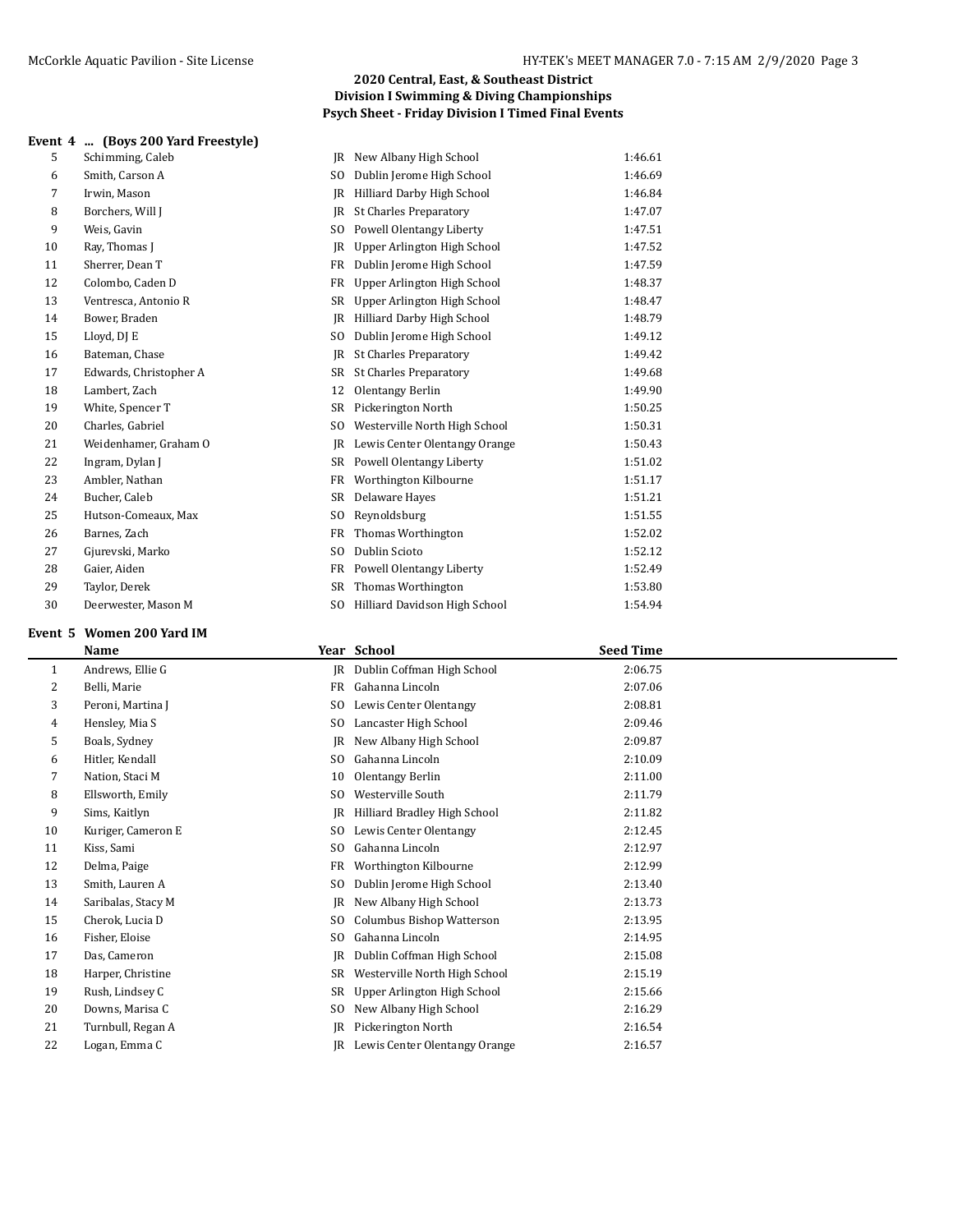#### **Event 5 ... (Women 200 Yard IM)**

| 23 | Croci, Ceci R      |   | FR Upper Arlington High School   | 2:17.70 |
|----|--------------------|---|----------------------------------|---------|
| 24 | Gehring, Brogan F  |   | SR Hilliard Davidson High School | 2:18.16 |
| 25 | Harness, Emily E   |   | <b>IR</b> Pickerington North     | 2:18.26 |
| 26 | Sherrer, Claudia J |   | JR Dublin Jerome High School     | 2:18.32 |
| 27 | Stacey, Gwen       |   | FR Westerville South             | 2:18.34 |
| 28 | Perry, Lauren      |   | SR Dublin Scioto                 | 2:19.20 |
| 29 | First, Ava L       | 9 | Olentangy Berlin                 | 2:19.31 |
| 30 | Gregory, Molly     |   | FR Marysville High School        | 2:19.39 |
|    |                    |   |                                  |         |

#### **Event 6 Boys 200 Yard IM**

| McCorkle Aquatic Pavilion - Site License | HY-TEK's MEET MANAGER 7.0 - 7:15 AM 2/9/2020 Page 4 |
|------------------------------------------|-----------------------------------------------------|
|------------------------------------------|-----------------------------------------------------|

## **2020 Central, East, & Southeast District Division I Swimming & Diving Championships Psych Sheet - Friday Division I Timed Final Events**

|    | FR Upper Arlington High School   | 2:17.70 |
|----|----------------------------------|---------|
|    | SR Hilliard Davidson High School | 2:18.16 |
| IR | Pickerington North               | 2:18.26 |
|    | JR Dublin Jerome High School     | 2:18.32 |
|    | FR Westerville South             | 2:18.34 |
|    | SR Dublin Scioto                 | 2:19.20 |
| 9  | Olentangy Berlin                 | 2:19.31 |
|    | FR Marysville High School        | 2:19.39 |
|    |                                  |         |

|                | <b>Name</b>             |                | Year School                     | <b>Seed Time</b> |
|----------------|-------------------------|----------------|---------------------------------|------------------|
| $\mathbf{1}$   | Nadur, Joseph Z         | S <sub>O</sub> | Dublin Coffman High School      | 1:54.83          |
| $\overline{c}$ | James, Reno M           | SR             | Dublin Jerome High School       | 1:54.85          |
| 3              | Robinson, Brogan        | 10             | Olentangy Berlin                | 1:54.85          |
| 4              | Daly, Patrick           | IR             | New Albany High School          | 1:55.44          |
| 5              | Aurnou-Rhees, Spencer R | SO.            | <b>St Charles Preparatory</b>   | 1:56.09          |
| 6              | Fry, Blake              | SR             | Canal Winchester                | 1:56.58          |
| 7              | Davis, Austin T         | SR             | Dublin Jerome High School       | 1:57.09          |
| 8              | Davis, Alex J           | S <sub>0</sub> | Dublin Jerome High School       | 1:57.40          |
| 9              | Yeager, Hayden          | IR             | Westerville North High School   | 1:57.55          |
| 10             | Grubbs, Eli M           | SR             | Powell Olentangy Liberty        | 1:57.56          |
| 11             | Lu, Andy P              | FR             | Dublin Jerome High School       | 1:57.91          |
| 12             | Schul, Jakob S          | JR             | Upper Arlington High School     | 1:59.02          |
| 13             | Oshida, Brendan J       | SR             | Dublin Coffman High School      | 1:59.43          |
| 14             | Gooding, Grant D        | FR             | Upper Arlington High School     | 1:59.55          |
| 15             | Steele, Sam             | SR             | Thomas Worthington              | 2:00.54          |
| 16             | List, Mitchell H        | JR             | <b>St Charles Preparatory</b>   | 2:01.57          |
| 17             | Lennox, Thomas F        | SR             | <b>St Charles Preparatory</b>   | 2:01.92          |
| 18             | Elsrod, Will S          | IR             | <b>St Charles Preparatory</b>   | 2:02.00          |
| 19             | Johanssen, Owen D       | FR             | Hilliard Davidson High School   | 2:02.33          |
| 20             | Schwartz, Marcus        | FR             | Pickerington North              | 2:02.97          |
| 21             | Daniel, Connor W        | SR             | Pickerington North              | 2:04.30          |
| 22             | Riegler, McCord         | IR             | Gahanna Lincoln                 | 2:04.78          |
| 23             | Trace, Jack F           | FR             | Upper Arlington High School     | 2:04.96          |
| 24             | Hopkins, Jared          | S <sub>0</sub> | Hilliard Darby High School      | 2:05.38          |
| 25             | Hamilton, Parker P      | <b>SR</b>      | Teays Valley High School        | 2:05.41          |
| 26             | Pabst, Clark T          | FR             | Upper Arlington High School     | 2:07.02          |
| 27             | Sells, Nick A           | SR             | <b>Powell Olentangy Liberty</b> | 2:07.70          |
| 28             | Perry, David            | S <sub>0</sub> | Dublin Scioto                   | 2:09.32          |
| 29             | Mohler, Ryan            | S <sub>0</sub> | <b>Watkins Memorial</b>         | 2:09.46          |
| 30             | Denny, AJ               | S <sub>0</sub> | New Albany High School          | 2:09.90          |
|                |                         |                |                                 |                  |

## **Event 7 Women 50 Yard Freestyle**

| Event 7 | women 50 yard Freestyle |                                |                  |  |
|---------|-------------------------|--------------------------------|------------------|--|
|         | Name                    | Year School                    | <b>Seed Time</b> |  |
|         | Oyster, Olivia G        | SO Columbus Bishop Watterson   | 23.45            |  |
| 2       | Lachey, Ava M           | SO New Albany High School      | 23.47            |  |
| 3       | Smith, Kiah             | SO Westerville Central HS      | 23.88            |  |
| 4       | Elkovitch, Lexi A       | SR New Albany High School      | 23.99            |  |
| כ       | Brown, Mia C            | SR Columbus Bishop Watterson   | 24.07            |  |
| 6       | Huddleston, Riley B     | SO Upper Arlington High School | 24.17            |  |
|         | Porterfield, Caroline E | SO Upper Arlington High School | 24.19            |  |
| 8       | Bowman, Emma N          | FR Dublin Coffman High School  | 24.34            |  |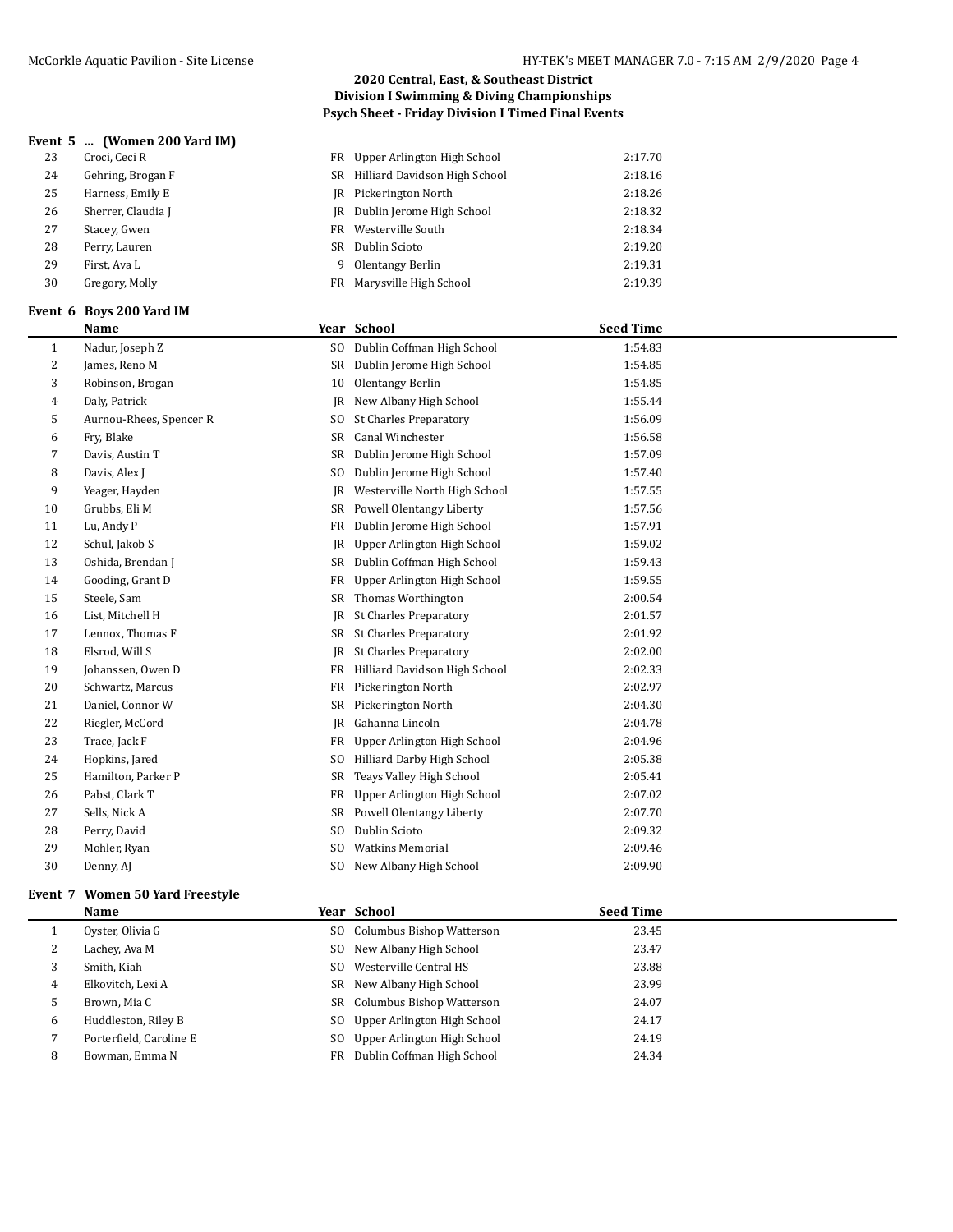9 Schueler, Emma K 10 Hovorka, Olivia R 11 Carter, Mackenzie 12 Morris, Evie M 13 Richner, Lauren 14 Kreinbrink, Rylee J 15 Blythe, Regan M 16 Musselman, Zoe H 17 Weeks, Macy H 18 Saczawa, Kate C 19 Thompson, Allison 20 Lichtner, Kasey 21 Smith, Kailyn 22 Kauderer, Regan H 23 Howard, Haylee 24 Racke, Christina 25 Antonetz, Sophia 26 Rousher, Callista M 27 Ubert, Caroline K 28 Taylor, Audrey 29 Grawe, Morgan 30 Rogers, Aislin S

| Division I Swimming & Diving Championships                |  |  |  |  |  |
|-----------------------------------------------------------|--|--|--|--|--|
| <b>Psych Sheet - Friday Division I Timed Final Events</b> |  |  |  |  |  |
|                                                           |  |  |  |  |  |
|                                                           |  |  |  |  |  |

| Upper Arlington High School   | 24.35 |
|-------------------------------|-------|
| New Albany High School        | 24.45 |
| Delaware Hayes                | 24.48 |
| New Albany High School        | 24.51 |
| Worthington Kilbourne         | 24.72 |
| Pickerington North            | 24.85 |
| Lewis Center Olentangy        | 24.98 |
| Dublin Jerome High School     | 25.00 |
| Dublin Jerome High School     | 25.03 |
| Powell Olentangy Liberty      | 25.03 |
| Westerville North High School | 25.15 |
| Reynoldsburg                  | 25.16 |
| Delaware Hayes                | 25.29 |
| Lewis Center Olentangy        | 25.39 |
| <b>Central Crossing</b>       | 25.41 |
| Powell Olentangy Liberty      | 25.42 |
| Westerville Central HS        | 25.48 |
| Olentangy Berlin              | 25.49 |
| Upper Arlington High School   | 25.49 |
| <b>Thomas Worthington</b>     | 25.50 |
| Marysville High School        | 25.53 |
| Dublin Coffman High School    | 25.67 |
|                               |       |

**2020 Central, East, & Southeast District**

#### **Event 8 Boys 50 Yard Freestyle**

|              | <b>Name</b>        |                | Year School                   | <b>Seed Time</b> |
|--------------|--------------------|----------------|-------------------------------|------------------|
| $\mathbf{1}$ | Hosler, Christian  | IR             | Powell Olentangy Liberty      | 20.86            |
| 2            | Voss, Avery G      | JR             | Upper Arlington High School   | 20.97            |
| 3            | Morris, Thomas     | <b>JR</b>      | New Albany High School        | 21.45            |
| 4            | Gaver, Nate T      | JR             | Reynoldsburg                  | 21.47            |
| 5            | Iversen, Isaac C   | SR             | Powell Olentangy Liberty      | 21.69            |
| 6            | Suarez, Sergio M   | IR             | Hilliard Davidson High School | 21.73            |
| 7            | Rakowsky, Lukas    | JR             | <b>St Charles Preparatory</b> | 21.74            |
| 8            | Randall, Will B    | SR             | Dublin Coffman High School    | 21.74            |
| 9            | Meyer, Jake C      | SR             | Upper Arlington High School   | 21.83            |
| 10           | Gehring, Andrew G  | SR             | Powell Olentangy Liberty      | 22.03            |
| 11           | Nash, Alex J       | <b>SR</b>      | <b>St Charles Preparatory</b> | 22.10            |
| 12           | Helms, Cade        | <b>JR</b>      | New Albany High School        | 22.13            |
| 13           | Belli, Johnny      | <b>SR</b>      | Gahanna Lincoln               | 22.15            |
| 14           | Wyner, Austin D    | JR             | Dublin Jerome High School     | 22.20            |
| 15           | Martino, Korbin    | JR             | Canal Winchester              | 22.29            |
| 16           | Zody, AJ J         | <b>JR</b>      | Hilliard Davidson High School | 22.29            |
| 17           | Short, Eli         | JR             | Thomas Worthington            | 22.33            |
| 18           | Noonan, Sean       | JR             | <b>St Charles Preparatory</b> | 22.36            |
| 19           | Seidt, Ryan        | SR             | <b>St Charles Preparatory</b> | 22.40            |
| 20           | Eberhardt, Brett C | JR             | Pickerington Central          | 22.46            |
| 21           | Mumma, Gavin       | SO.            | Pickerington North            | 22.49            |
| 22           | Chism, Zack        | SR             | <b>Watkins Memorial</b>       | 22.56            |
| 23           | McAlister, Max A   | S <sub>0</sub> | Lewis Center Olentangy        | 22.58            |
| 24           | Arlin, Alex M      | SR             | New Albany High School        | 22.61            |
| 25           | Paull, Ben         | 12             | Olentangy Berlin              | 22.63            |
| 26           | Gooding, Jackson W | IR             | Upper Arlington High School   | 22.76            |
|              |                    |                |                               |                  |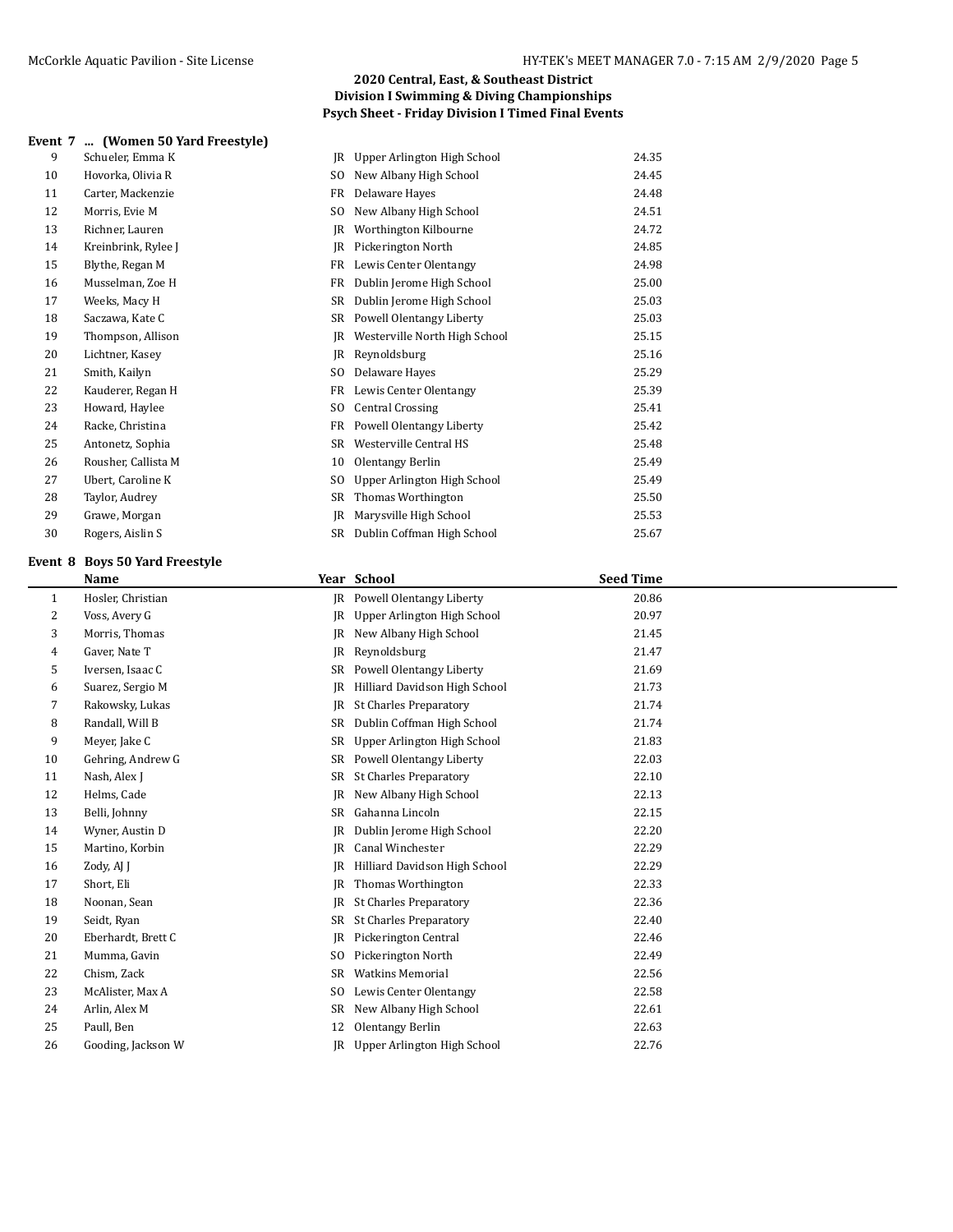## **Event 8 ... (Boys 50 Yard Freestyle)**

- 28 McGuire, Gregory D
- 29 Hamlin, Caleb C
- 30 Stojkov, Aidan

## **Event 11 Women 100 Yard Butterfly**

|    | Name                    |                | Year School                      | <b>Seed Time</b> |  |
|----|-------------------------|----------------|----------------------------------|------------------|--|
| 1  | Bailey, Hannah K        | SR             | Dublin Coffman High School       | 55.29            |  |
| 2  | Hovorka, Olivia R       | S <sub>0</sub> | New Albany High School           | 56.46            |  |
| 3  | Smith, Kiah             | S <sub>0</sub> | Westerville Central HS           | 56.68            |  |
| 4  | Belli, Marie            | FR             | Gahanna Lincoln                  | 56.76            |  |
| 5  | Brust, Gabrielle        | SR             | <b>Watkins Memorial</b>          | 56.87            |  |
| 6  | Kuriger, Cameron E      | S <sub>O</sub> | Lewis Center Olentangy           | 57.38            |  |
| 7  | Kreinbrink, Rylee J     | -IR            | Pickerington North               | 58.02            |  |
| 8  | Brown, Mia C            | SR             | <b>Columbus Bishop Watterson</b> | 58.28            |  |
| 9  | Smith, Kailyn           | S <sub>0</sub> | Delaware Hayes                   | 58.41            |  |
| 10 | Hitler, Kendall         | S <sub>0</sub> | Gahanna Lincoln                  | 58.57            |  |
| 11 | Warren, Ava J           | <b>IR</b>      | Dublin Coffman High School       | 58.60            |  |
| 12 | Porterfield, Caroline E | S <sub>O</sub> | Upper Arlington High School      | 58.87            |  |
| 13 | Antonetz, Sloane        | FR             | Thomas Worthington               | 59.06            |  |
| 14 | Laycock, Charlotte I    | FR             | Dublin Jerome High School        | 59.28            |  |
| 15 | Keaton, Lindsey N       | SR             | Pickerington North               | 59.45            |  |
| 16 | Cartnal, Madison        | SR             | Newark Hgh School                | 59.50            |  |
| 17 | Routh, Hannah           | SO.            | Grove City                       | 59.69            |  |
| 18 | Butcher, Audrey C       | 9              | <b>Olentangy Berlin</b>          | 59.82            |  |
| 19 | Bergmann, Olivia        | SR             | New Albany High School           | 1:00.04          |  |
| 20 | Butcher, Grace          | 12             | Olentangy Berlin                 | 1:00.23          |  |
| 21 | Antonetz, Sophia        | <b>SR</b>      | Westerville Central HS           | 1:00.40          |  |
| 22 | Sims, Kaitlyn           | IR             | Hilliard Bradley High School     | 1:00.57          |  |
| 23 | Schwelgin, Lily K       | FR             | Dublin Jerome High School        | 1:00.75          |  |
| 24 | Ubert, Caroline K       | SO.            | Upper Arlington High School      | 1:01.01          |  |
| 25 | Grawe, Morgan           | IR             | Marysville High School           | 1:01.06          |  |
| 26 | Downs, Marisa C         | SO.            | New Albany High School           | 1:01.38          |  |
| 27 | Lichtner, Kasey         | IR             | Reynoldsburg                     | 1:01.58          |  |
| 28 | Swanson, Lilli E        | JR             | Upper Arlington High School      | 1:01.84          |  |
| 29 | Gehring, Meggie         | S <sub>0</sub> | Powell Olentangy Liberty         | 1:01.94          |  |
| 30 | Farren, Brooke E        | IR             | Lewis Center Olentangy Orange    | 1:02.57          |  |
|    |                         |                |                                  |                  |  |

## **Event 12 Boys 100 Yard Butterfly**

| Name                   |     |                        | <b>Seed Time</b>                                                                                                                                                                                                                                                                                                                                                    |
|------------------------|-----|------------------------|---------------------------------------------------------------------------------------------------------------------------------------------------------------------------------------------------------------------------------------------------------------------------------------------------------------------------------------------------------------------|
| James, Reno M          | SR  |                        | 51.40                                                                                                                                                                                                                                                                                                                                                               |
| Yeager, Hayden         | IR  |                        | 52.08                                                                                                                                                                                                                                                                                                                                                               |
| Kennedy, Grant M       |     |                        | 52.36                                                                                                                                                                                                                                                                                                                                                               |
| Nash, Alex J           |     |                        | 52.47                                                                                                                                                                                                                                                                                                                                                               |
| Peck, Mason            | SO. |                        | 52.97                                                                                                                                                                                                                                                                                                                                                               |
| Dean, Hunter G         |     |                        | 53.05                                                                                                                                                                                                                                                                                                                                                               |
| Schul, Jakob S         | IR  |                        | 53.11                                                                                                                                                                                                                                                                                                                                                               |
| Wellman, Patrick       | SR  |                        | 53.19                                                                                                                                                                                                                                                                                                                                                               |
| McAlister, Max A       | SO. | Lewis Center Olentangy | 53.20                                                                                                                                                                                                                                                                                                                                                               |
| Van Bourgondien, Kai B |     |                        | 53.40                                                                                                                                                                                                                                                                                                                                                               |
| Lapsley, James         | SR  |                        | 53.40                                                                                                                                                                                                                                                                                                                                                               |
| He, Alex               | IR  |                        | 53.65                                                                                                                                                                                                                                                                                                                                                               |
|                        |     |                        | Year School<br>Dublin Jerome High School<br>Westerville North High School<br>FR Upper Arlington High School<br>St Charles Preparatory<br>SR<br>Hilliard Darby High School<br>SR Upper Arlington High School<br>Upper Arlington High School<br>Dublin Jerome High School<br>Dublin Jerome High School<br>FR<br>New Albany High School<br>Upper Arlington High School |

## **2020 Central, East, & Southeast District Division I Swimming & Diving Championships Psych Sheet - Friday Division I Timed Final Events**

| 27 | He. Alex           | <b>IR</b> Upper Arlington High School | 22.80 |
|----|--------------------|---------------------------------------|-------|
| 28 | McGuire, Gregory D | JR Hilliard Davidson High School      | 22.82 |
| 29 | Hamlin. Caleb C    | SR Lancaster High School              | 22.89 |
| 30 | Stoikov. Aidan     | SR Delaware Haves                     | 22.93 |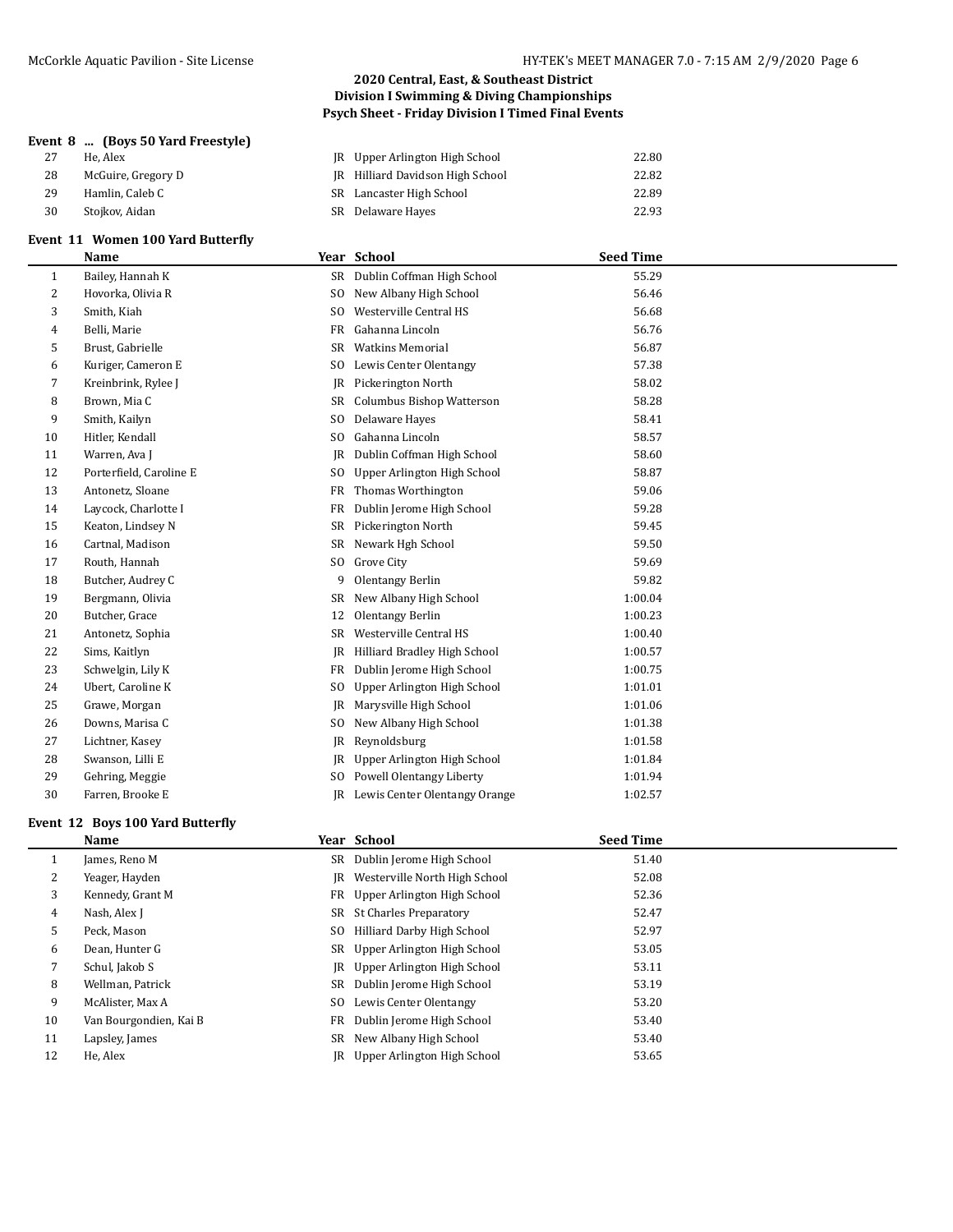## **Event 12 ... (Boys 100 Yard Butterfly)**

| 13 | Lloyd, DJ E         | SO. | Dublin Jerome High School       | 53.68 |
|----|---------------------|-----|---------------------------------|-------|
| 14 | Fralic, Matt        | FR  | Thomas Worthington              | 53.79 |
| 15 | Steele, Sam         | SR. | Thomas Worthington              | 54.07 |
| 16 | Sells, Nick A       |     | SR Powell Olentangy Liberty     | 54.13 |
| 17 | Hopkins, Braden     | FR  | Pickerington North              | 54.59 |
| 18 | Nervez, Gabe L      | SO. | <b>St Charles Preparatory</b>   | 54.77 |
| 19 | Ingram, Dylan J     |     | SR Powell Olentangy Liberty     | 55.08 |
| 20 | Radecki, Luke       |     | JR Westerville Central HS       | 55.35 |
| 21 | Noonan, Sean        |     | IR St Charles Preparatory       | 55.49 |
| 22 | Cross, Carson       |     | SR Hilliard Bradley High School | 55.54 |
| 23 | Charles, Gabriel    | SO. | Westerville North High School   | 55.55 |
| 24 | Florence, Connor    |     | FR Thomas Worthington           | 55.57 |
| 25 | McKee, Mitchell B   |     | SR Powell Olentangy Liberty     | 55.77 |
| 26 | Moore, Tyler        | FR  | Hilliard Bradley High School    | 55.91 |
| 27 | Graybill, Garrett H | 12  | Olentangy Berlin                | 56.12 |
| 28 | Hamilton, Parker P  | SR  | Teays Valley High School        | 56.35 |
| 29 | Bartels, Ben J      | SO. | Hilliard Davidson High School   | 56.70 |
| 30 | McCauley, Keegan    |     | FR Powell Olentangy Liberty     | 56.94 |

## **Event 13 Women 100 Yard Freestyle**

|    | <b>Name</b>         |                | Year School                   | <b>Seed Time</b> |
|----|---------------------|----------------|-------------------------------|------------------|
| 1  | Lachey, Ava M       | SO.            | New Albany High School        | 50.72            |
| 2  | Elkovitch, Lexi A   | SR             | New Albany High School        | 51.67            |
| 3  | Sabol, Kristyn E    | <b>SR</b>      | Dublin Coffman High School    | 52.11            |
| 4  | Oyster, Olivia G    | S <sub>0</sub> | Columbus Bishop Watterson     | 52.16            |
| 5  | Carter, Mackenzie   | FR             | Delaware Hayes                | 53.08            |
| 6  | Warren, Ava J       | IR             | Dublin Coffman High School    | 53.63            |
| 7  | Catalano, Avery M   | S <sub>0</sub> | Upper Arlington High School   | 53.81            |
| 8  | Muldoon, Lydia J    | JR             | Upper Arlington High School   | 53.89            |
| 9  | Rider, Grace A      | FR             | Columbus Bishop Watterson     | 53.93            |
| 10 | Fisher, Kayla M     | S <sub>O</sub> | Lewis Center Olentangy Orange | 54.01            |
| 11 | Schueler, Emma K    | JR             | Upper Arlington High School   | 54.07            |
| 12 | Nation, Staci M     | 10             | <b>Olentangy Berlin</b>       | 54.12            |
| 13 | Morris, Evie M      | S <sub>0</sub> | New Albany High School        | 54.13            |
| 14 | Bowman, Emma N      | FR             | Dublin Coffman High School    | 54.22            |
| 15 | DeCarlo, Evie       | S <sub>0</sub> | Worthington Kilbourne         | 54.26            |
| 16 | Swearingen, Macey   | <b>SR</b>      | Westerville Central HS        | 54.27            |
| 17 | Blythe, Regan M     | FR             | Lewis Center Olentangy        | 54.43            |
| 18 | Moellering, Ellie L | S <sub>O</sub> | New Albany High School        | 54.49            |
| 19 | Thompson, Allison   | JR             | Westerville North High School | 54.88            |
| 20 | Moloney, Caitlyn A  | FR             | Upper Arlington High School   | 55.17            |
| 21 | Campbell, Nanami    | S <sub>0</sub> | Worthington Kilbourne         | 55.24            |
| 22 | Musselman, Zoe H    | FR             | Dublin Jerome High School     | 55.26            |
| 23 | Loughrey, Kirin     | S <sub>0</sub> | Powell Olentangy Liberty      | 55.27            |
| 24 | Yang, Michelle T    | S <sub>O</sub> | Dublin Jerome High School     | 55.37            |
| 25 | Racke, Christina    | FR             | Powell Olentangy Liberty      | 55.44            |
| 26 | Harness, Emily E    | IR             | Pickerington North            | 55.69            |
| 27 | Weeks, Macy H       | SR             | Dublin Jerome High School     | 55.77            |
| 28 | Taylor, Audrey      | <b>SR</b>      | Thomas Worthington            | 55.78            |
| 29 | Cooper, Kelsey M    | S <sub>0</sub> | Dublin Jerome High School     | 55.85            |
| 30 | Wester, Madison     | IR             | Hilliard Bradley High School  | 56.38            |
|    |                     |                |                               |                  |

## **2020 Central, East, & Southeast District Division I Swimming & Diving Championships Psych Sheet - Friday Division I Timed Final Events**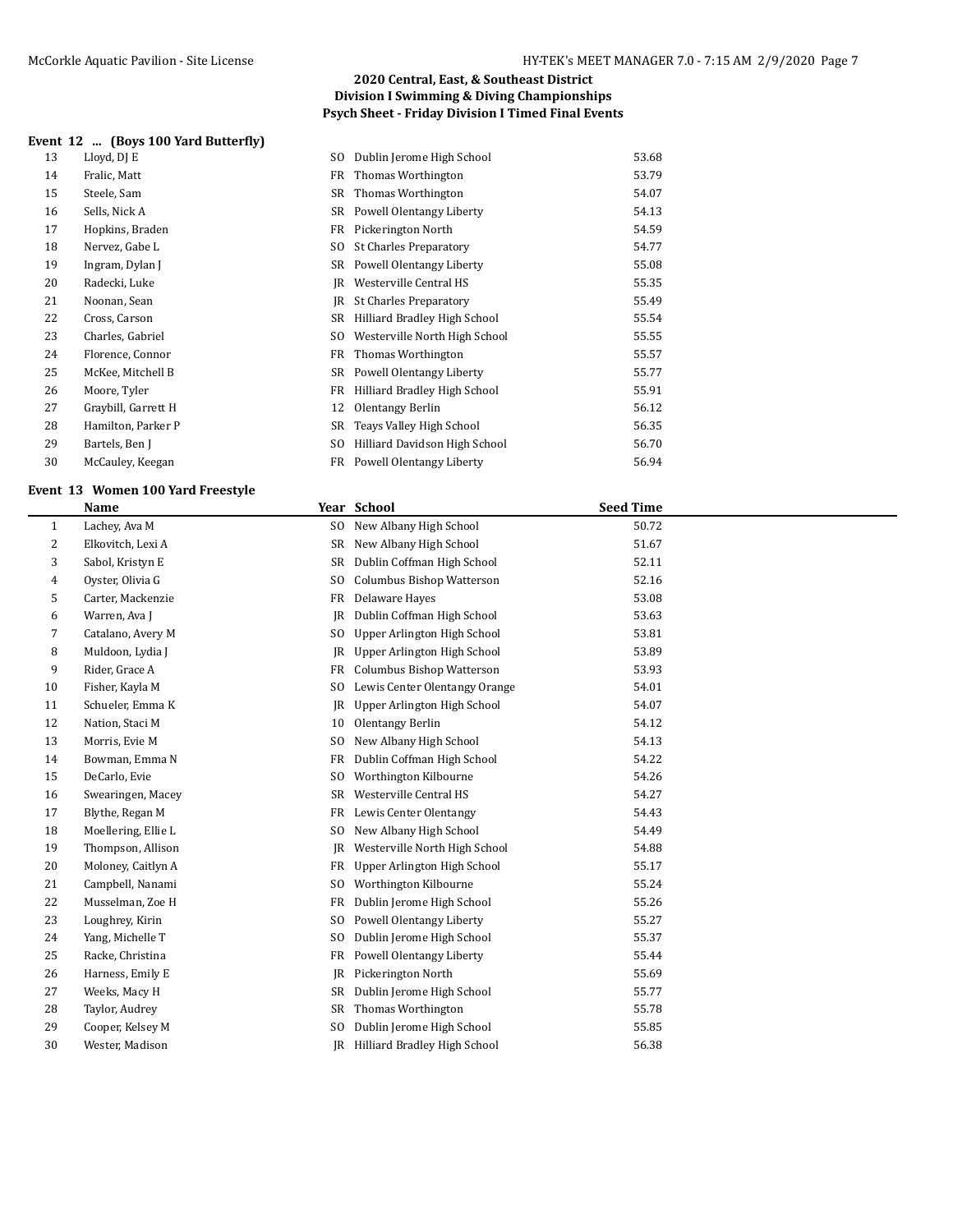## **Event 14 Boys 100 Yard Freestyle**

|    | Name                 |                | Year School                   | <b>Seed Time</b> |
|----|----------------------|----------------|-------------------------------|------------------|
| 1  | Smith, Ian           |                | SR Dublin Jerome High School  | 46.81            |
| 2  | Voss, Avery G        | <b>IR</b>      | Upper Arlington High School   | 46.83            |
| 3  | Randall, Will B      | SR             | Dublin Coffman High School    | 47.26            |
| 4  | Gaver, Nate T        | JR             | Reynoldsburg                  | 47.30            |
| 5  | Jay, Hayden F        | <b>IR</b>      | Upper Arlington High School   | 47.31            |
| 6  | Bently, John E       | SR             | Powell Olentangy Liberty      | 47.42            |
| 7  | Kuriger, Preston     | SR             | Lewis Center Olentangy        | 47.55            |
| 8  | Morris, Thomas       | JR             | New Albany High School        | 47.99            |
| 9  | Gehring, Andrew G    | <b>SR</b>      | Powell Olentangy Liberty      | 48.37            |
| 10 | Miller, Max M        | SR             | Powell Olentangy Liberty      | 48.45            |
| 11 | Stevenson, Ben       | S <sub>0</sub> | <b>St Charles Preparatory</b> | 48.47            |
| 12 | Helms, Cade          | JR             | New Albany High School        | 48.47            |
| 13 | Bateman, Chase       | JR             | <b>St Charles Preparatory</b> | 48.52            |
| 14 | Eberhardt, Brett C   | JR             | Pickerington Central          | 48.89            |
| 15 | Ventresca, Antonio R | SR             | Upper Arlington High School   | 49.09            |
| 16 | Hansen, Issaac       | SR             | <b>Watkins Memorial</b>       | 49.11            |
| 17 | Rakowsky, Lukas      | JR             | <b>St Charles Preparatory</b> | 49.45            |
| 18 | Short, Eli           | JR             | Thomas Worthington            | 49.81            |
| 19 | Alfred, Ryan M       | S <sub>0</sub> | <b>St Charles Preparatory</b> | 49.87            |
| 20 | Lambert, Tuckor G    | FR             | Lewis Center Olentangy Orange | 49.88            |
| 21 | McGuire, Gregory D   | JR             | Hilliard Davidson High School | 49.99            |
| 22 | Wyner, Austin D      | JR             | Dublin Jerome High School     | 50.10            |
| 23 | Mumma, Gavin         | S <sub>0</sub> | Pickerington North            | 50.20            |
| 24 | Yu, Derek            | <b>SR</b>      | Gahanna Lincoln               | 50.24            |
| 25 | Paull, Ben           | 12             | <b>Olentangy Berlin</b>       | 50.44            |
| 26 | Vogelgesang, Nathan  | JR             | Gahanna Lincoln               | 50.44            |
| 27 | Bucher, Caleb        | SR             | Delaware Hayes                | 50.56            |
| 28 | Colombo, Jimmy B     | JR             | Upper Arlington High School   | 50.70            |
| 29 | Fisher, Mitchell     | <b>SR</b>      | Worthington Kilbourne         | 50.84            |
| 30 | Overly, Blake F      | SR             | Powell Olentangy Liberty      | 50.92            |
|    |                      |                |                               |                  |

## **Event 15 Women 500 Yard Freestyle**

|    | Name                  |                | Year School                 | <b>Seed Time</b> |  |
|----|-----------------------|----------------|-----------------------------|------------------|--|
| 1  | Geringer, Maya E      | SR             | Dublin Jerome High School   | 4:57.04          |  |
| 2  | Schneider, Gretchen R | FR             | Dublin Coffman High School  | 5:03.13          |  |
| 3  | Reetz, Reagan         | S <sub>O</sub> | Gahanna Lincoln             | 5:06.66          |  |
| 4  | Peroni, Martina J     | SO.            | Lewis Center Olentangy      | 5:06.74          |  |
| 5  | Saribalas, Stacy M    | IR             | New Albany High School      | 5:08.94          |  |
| 6  | Hensley, Mia S        | S <sub>0</sub> | Lancaster High School       | 5:09.08          |  |
| 7  | Crumbley, Kiara L     | IR             | New Albany High School      | 5:09.58          |  |
| 8  | Lachey, Mia E         | SR             | New Albany High School      | 5:11.82          |  |
| 9  | Reardon, Erin M       | SR.            | Upper Arlington High School | 5:12.62          |  |
| 10 | Bergman, Elyse        | FR             | New Albany High School      | 5:12.70          |  |
| 11 | Brofford, Stella      | FR             | Gahanna Lincoln             | 5:16.25          |  |
| 12 | Price, Teagan         | FR             | Columbus Bishop Watterson   | 5:16.72          |  |
| 13 | Hofmeister, Morgan    | FR             | Powell Olentangy Liberty    | 5:17.66          |  |
| 14 | Elliott, Sophia J     | IR             | Upper Arlington High School | 5:18.48          |  |
| 15 | Palazzo, Isabella F   | FR             | Dublin Coffman High School  | 5:20.45          |  |
| 16 | McGrath, Anna C       | SO.            | Lewis Center Olentangy      | 5:20.49          |  |
| 17 | Ruff, Libby           | SO.            | Columbus St Francis Desales | 5:20.95          |  |
| 18 | Payton, Gwyneth       | SO.            | Gahanna Lincoln             | 5:21.63          |  |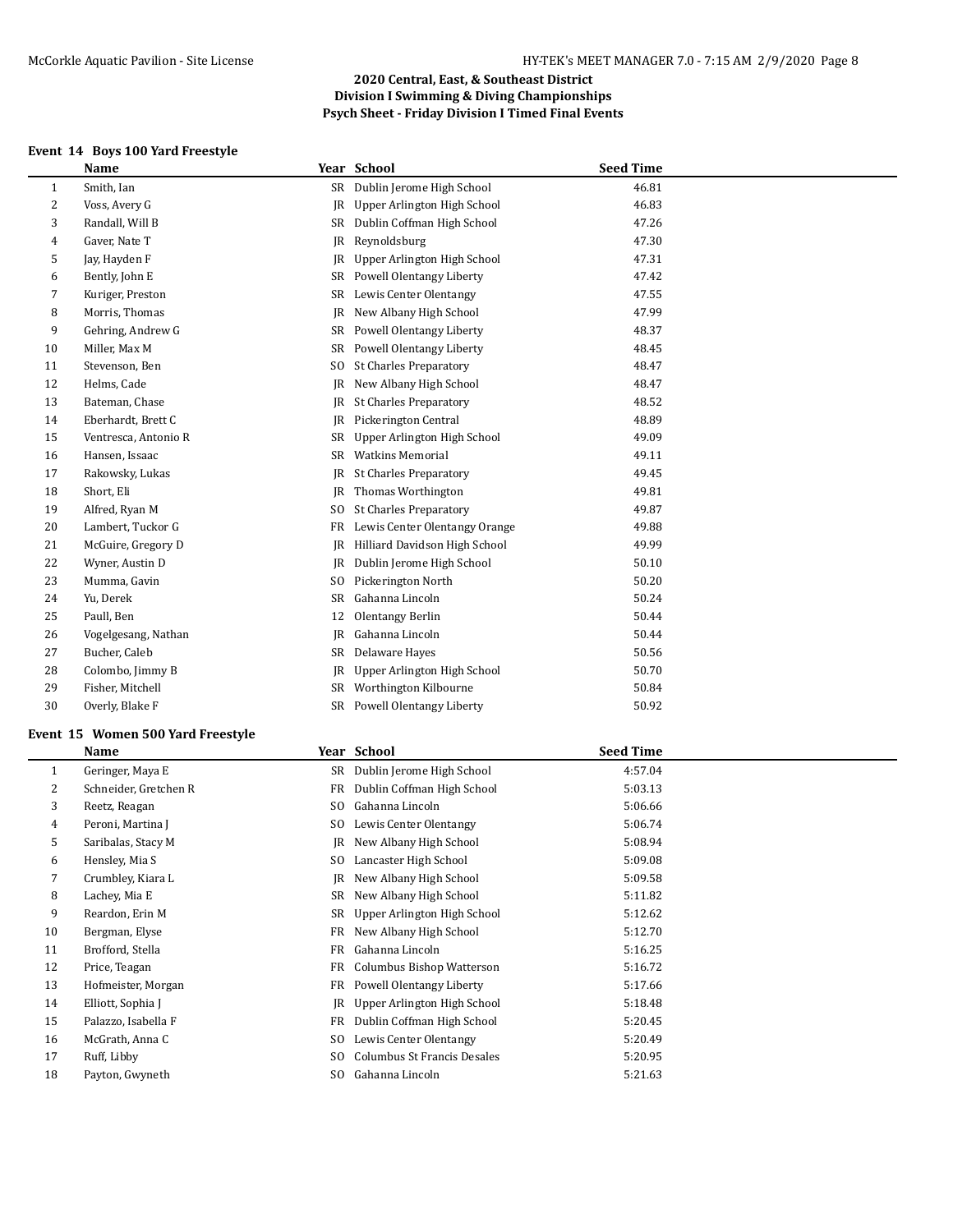## **Event 15 ... (Women 500 Yard Freestyle)**

| 19 | Petras, Stella M        | SO. | Upper Arlington High School      | 5:24.94 |
|----|-------------------------|-----|----------------------------------|---------|
| 20 | Walter, Ashlyn M        |     | FR Dublin Jerome High School     | 5:25.50 |
| 21 | Schaefer, Samantha K    | SO. | Upper Arlington High School      | 5:26.10 |
| 22 | Knodel, Alexandria J    |     | SO Lewis Center Olentangy Orange | 5:29.02 |
| 23 | Gabriel, Grace          |     | FR Powell Olentangy Liberty      | 5:33.28 |
| 24 | Simashkevich, Kayla     |     | FR Westerville North High School | 5:33.93 |
| 25 | Morcher-Thaller, Morgan |     | SO Hilliard Darby High School    | 5:34.37 |
| 26 | Abahazi, Elizabeth      |     | SR Delaware Hayes                | 5:35.85 |
| 27 | Williams, Maggie L      |     | SR Mount Vernon                  | 5:36.00 |
| 28 | Laycock, Caitlyn E      |     | SR Dublin Jerome High School     | 5:37.24 |
| 29 | Delligatti, Lauren      | 12  | Olentangy Berlin                 | 5:37.54 |
| 30 | Newsom, Madison         |     | SR Groveport                     | 5:39.67 |

#### **Event 16 Boys 500 Yard Freestyle**

|    | Name                     |                | Year School                   | <b>Seed Time</b> |
|----|--------------------------|----------------|-------------------------------|------------------|
| 1  | Robinson, Brogan         | 10             | Olentangy Berlin              | 4:42.75          |
| 2  | Shaw, Ethan R            | SR             | Dublin Coffman High School    | 4:43.19          |
| 3  | Ray, Thomas J            | IR             | Upper Arlington High School   | 4:46.34          |
| 4  | Stump, Zac M             | SO.            | Dublin Coffman High School    | 4:48.67          |
| 5  | Dean, Hunter G           | SR             | Upper Arlington High School   | 4:49.30          |
| 6  | Aurnou-Rhees, Spencer R  | SO.            | <b>St Charles Preparatory</b> | 4:50.93          |
| 7  | Sherrer, Dean T          | FR             | Dublin Jerome High School     | 4:52.06          |
| 8  | Kennedy, Grant M         | FR             | Upper Arlington High School   | 4:52.09          |
| 9  | Smith, Carson A          | SO.            | Dublin Jerome High School     | 4:52.27          |
| 10 | Bower, Braden            | JR             | Hilliard Darby High School    | 4:52.70          |
| 11 | Irwin, Mason             | IR             | Hilliard Darby High School    | 4:52.90          |
| 12 | Colombo, Caden D         | FR             | Upper Arlington High School   | 4:54.06          |
| 13 | Lambert, Zach            | 12             | Olentangy Berlin              | 4:54.09          |
| 14 | Wellman, Patrick         | SR             | Dublin Jerome High School     | 4:57.60          |
| 15 | Borchers, Will J         | IR             | <b>St Charles Preparatory</b> | 4:58.17          |
| 16 | Gjurevski, Marko         | S <sub>0</sub> | Dublin Scioto                 | 4:58.53          |
| 17 | Hutson-Comeaux, Max      | S <sub>0</sub> | Reynoldsburg                  | 4:58.84          |
| 18 | Proca, Andrei D          | <b>SR</b>      | <b>St Charles Preparatory</b> | 4:58.86          |
| 19 | Edwards, Christopher A   | SR             | <b>St Charles Preparatory</b> | 4:58.89          |
| 20 | Perry, David             | SO.            | Dublin Scioto                 | 5:01.49          |
| 21 | White, Spencer T         | SR             | Pickerington North            | 5:03.27          |
| 22 | Leonard, Nicky H         | FR             | Dublin Jerome High School     | 5:04.15          |
| 23 | Weis, Gavin              | S <sub>O</sub> | Powell Olentangy Liberty      | 5:05.74          |
| 24 | Taylor, Derek            | SR             | Thomas Worthington            | 5:06.73          |
| 25 | Fenimore, Alex           | <b>SR</b>      | <b>Watkins Memorial</b>       | 5:06.97          |
| 26 | Sabharwal, Christopher J | <b>SR</b>      | Lewis Center Olentangy        | 5:07.06          |
| 27 | Moore, Tyler             | FR             | Hilliard Bradley High School  | 5:08.63          |
| 28 | McDonnell, Jack B        | SR             | Powell Olentangy Liberty      | 5:09.08          |
| 29 | Razor, Ethan             | <b>JR</b>      | Hilliard Bradley High School  | 5:09.84          |
| 30 | Harman, Quinn R          | FR             | Hilliard Davidson High School | 5:12.65          |

## **Event 17 Women 200 Yard Freestyle Relay**

|   | Team                        | Relay | <b>Seed Time</b> |
|---|-----------------------------|-------|------------------|
|   | Upper Arlington High School |       | 1:36.90          |
| ∼ | Dublin Coffman High School  |       | 1:38.07          |
|   | New Albany High School      |       | 1:38.52          |
|   | Dublin Jerome High School   |       | 1:40.76          |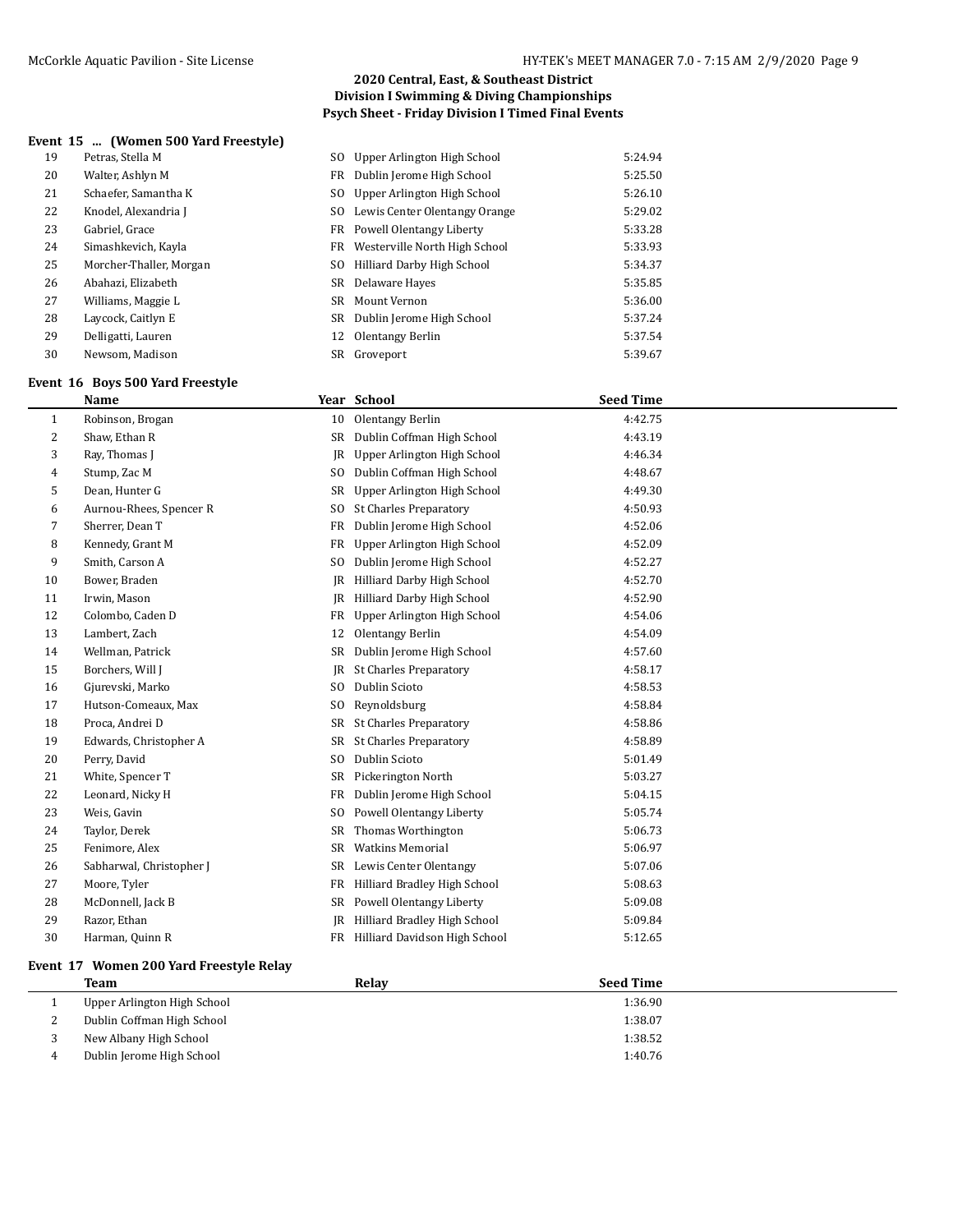## **Event 17 ... (Women 200 Yard Freestyle Relay)**

| 5  | Delaware Hayes                   | 1:40.97 |
|----|----------------------------------|---------|
| 6  | Gahanna Lincoln                  | 1:42.06 |
| 7  | Lewis Center Olentangy           | 1:42.35 |
| 8  | Olentangy Berlin                 | 1:42.82 |
| 9  | Powell Olentangy Liberty         | 1:43.49 |
| 10 | Mount Vernon                     | 1:44.32 |
| 11 | Worthington Kilbourne            | 1:44.57 |
| 12 | Westerville Central HS           | 1:44.62 |
| 13 | Westerville South                | 1:45.06 |
| 14 | Marysville High School           | 1:45.34 |
| 15 | Pickerington North               | 1:45.50 |
| 16 | <b>Columbus Bishop Watterson</b> | 1:45.70 |
| 17 | Lewis Center Olentangy Orange    | 1:47.61 |
| 18 | Hilliard Darby High School       | 1:48.52 |
| 19 | Dublin Scioto                    | 1:48.53 |
| 20 | Westerville North High School    | 1:48.61 |
| 21 | Thomas Worthington               | 1:49.97 |
| 22 | Hilliard Davidson High School    | 1:50.00 |
| 23 | <b>Central Crossing</b>          | 1:50.61 |
| 24 | Groveport                        | 1:50.94 |
| 25 | <b>Watkins Memorial</b>          | 1:51.44 |
| 26 | Marietta                         | 1:51.56 |
| 27 | Columbus St Francis Desales      | 1:51.73 |
| 28 | Canal Winchester                 | 1:51.80 |
| 29 | Reynoldsburg                     | 1:53.60 |
| 30 | Hilliard Bradley High School     | 1:54.01 |

## **Event 18 Boys 200 Yard Freestyle Relay**

|              | <b>Team</b>                   | Relay | <b>Seed Time</b> |  |
|--------------|-------------------------------|-------|------------------|--|
| $\mathbf{1}$ | Powell Olentangy Liberty      |       | 1:25.70          |  |
| 2            | Upper Arlington High School   |       | 1:27.03          |  |
| 3            | Dublin Jerome High School     |       | 1:27.48          |  |
| 4            | New Albany High School        |       | 1:28.70          |  |
| 5            | <b>St Charles Preparatory</b> |       | 1:31.04          |  |
| 6            | Olentangy Berlin              |       | 1:31.06          |  |
| 7            | Hilliard Davidson High School |       | 1:31.13          |  |
| 8            | <b>Watkins Memorial</b>       |       | 1:32.12          |  |
| 9            | Gahanna Lincoln               |       | 1:32.17          |  |
| 10           | Pickerington North            |       | 1:32.50          |  |
| 11           | Hilliard Darby High School    |       | 1:33.09          |  |
| 12           | Delaware Hayes                |       | 1:34.02          |  |
| 13           | Thomas Worthington            |       | 1:34.92          |  |
| 14           | Lewis Center Olentangy Orange |       | 1:35.38          |  |
| 15           | Worthington Kilbourne         |       | 1:35.83          |  |
| 16           | Dublin Scioto                 |       | 1:36.29          |  |
| 17           | Marion Harding High School    |       | 1:37.08          |  |
| 18           | Big Walnut High School        |       | 1:37.41          |  |
| 19           | Reynoldsburg                  |       | 1:37.63          |  |
| 20           | Westerville North High School |       | 1:37.64          |  |
| 21           | Dublin Coffman High School    |       | 1:37.82          |  |
| 22           | Canal Winchester              |       | 1:38.15          |  |
|              |                               |       |                  |  |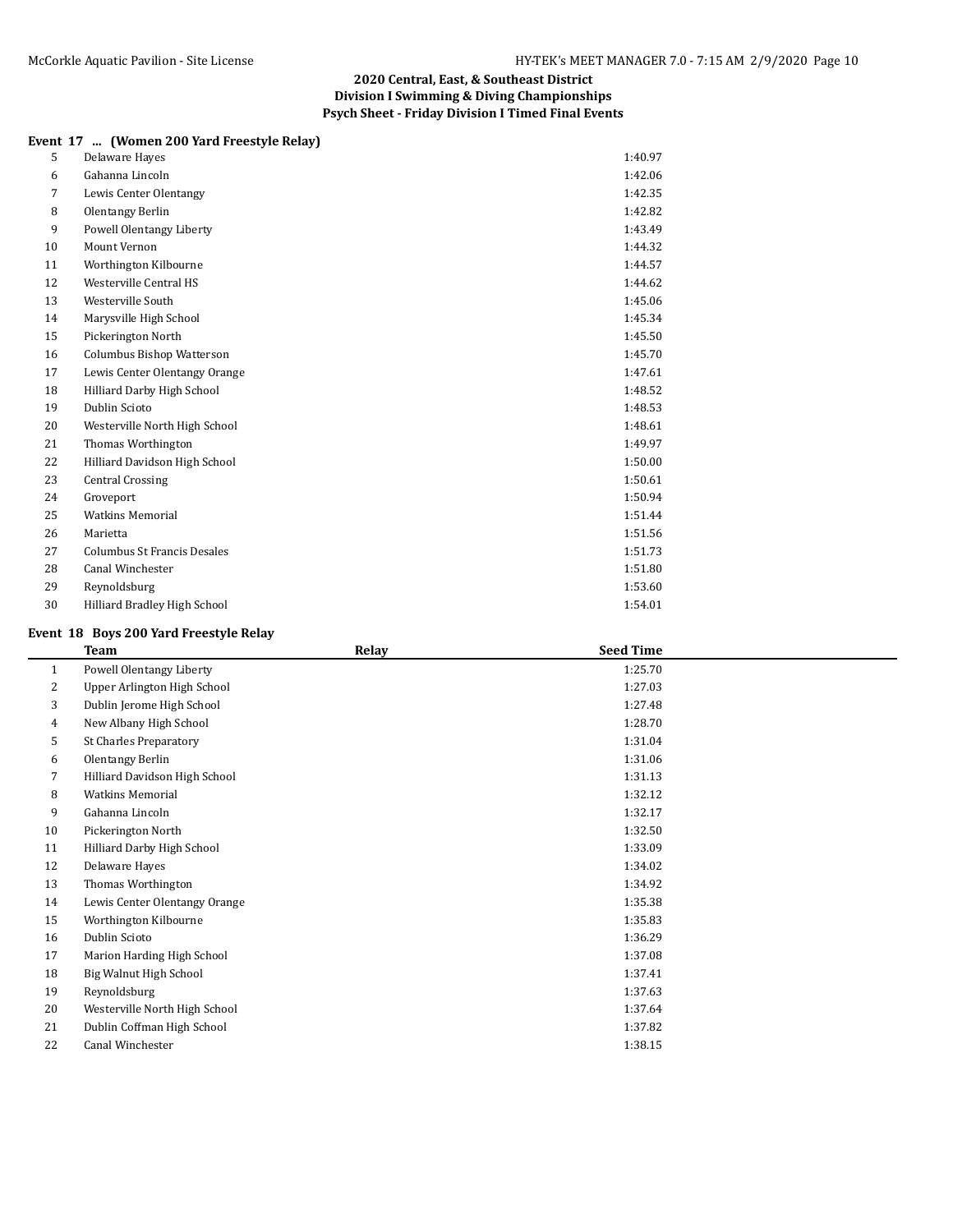## **Event 18 ... (Boys 200 Yard Freestyle Relay)**

| 23 | Marysville High School       | 1:38.84 |
|----|------------------------------|---------|
| 24 | Hilliard Bradley High School | 1:38.89 |
| 25 | Pickerington Central         | 1:39.15 |
| 26 | Westerville South            | 1:39.25 |
| 27 | Westerville Central HS       | 1:39.71 |
| 28 | <b>Central Crossing</b>      | 1:41.56 |
| 29 | Lancaster High School        | 1:41.81 |
| 30 | Teays Valley High School     | 1:42.36 |

#### **Event 19 Women 100 Yard Backstroke**

|    | <b>Name</b>           |                | Year School                   | <b>Seed Time</b> |
|----|-----------------------|----------------|-------------------------------|------------------|
| 1  | Meeting, Carly        | FR             | New Albany High School        | 56.58            |
| 2  | Schimming, Hope       | FR             | New Albany High School        | 57.50            |
| 3  | Huddleston, Riley B   | S <sub>0</sub> | Upper Arlington High School   | 57.94            |
| 4  | Saczawa, Kate C       | SR             | Powell Olentangy Liberty      | 58.00            |
| 5  | Grether, Libby C      | FR             | Dublin Jerome High School     | 58.16            |
| 6  | Cooper, Kelsey M      | S <sub>0</sub> | Dublin Jerome High School     | 58.40            |
| 7  | Brust, Gabrielle      | SR             | <b>Watkins Memorial</b>       | 58.42            |
| 8  | Schneider, Gretchen R | FR             | Dublin Coffman High School    | 58.66            |
| 9  | Colombo, Caroline E   | JR             | Upper Arlington High School   | 58.89            |
| 10 | Antonetz, Sloane      | FR             | Thomas Worthington            | 58.93            |
| 11 | Harper, Christine     | SR             | Westerville North High School | 59.21            |
| 12 | Bergman, Elyse        | FR             | New Albany High School        | 59.42            |
| 13 | Swearingen, Macey     | SR             | Westerville Central HS        | 59.52            |
| 14 | Palazzo, Isabella F   | FR             | Dublin Coffman High School    | 1:00.10          |
| 15 | Routh, Hannah         | S <sub>0</sub> | Grove City                    | 1:00.35          |
| 16 | Cherok, Lucia D       | S <sub>0</sub> | Columbus Bishop Watterson     | 1:00.61          |
| 17 | Richner, Lauren       | JR             | Worthington Kilbourne         | 1:00.79          |
| 18 | Fisher, Kayla M       | SO.            | Lewis Center Olentangy Orange | 1:00.96          |
| 19 | Butcher, Audrey C     | 9              | Olentangy Berlin              | 1:01.13          |
| 20 | Meeting, Livy M       | SR             | New Albany High School        | 1:01.15          |
| 21 | Das, Cameron          | <b>IR</b>      | Dublin Coffman High School    | 1:01.24          |
| 22 | Swanson, Lilli E      | JR             | Upper Arlington High School   | 1:01.27          |
| 23 | Loughrey, Kirin       | S <sub>0</sub> | Powell Olentangy Liberty      | 1:01.41          |
| 24 | Christy, Paige I      | SR             | Pickerington Central          | 1:01.62          |
| 25 | Sherrer, Claudia J    | JR             | Dublin Jerome High School     | 1:01.66          |
| 26 | Rousher, Callista M   | 10             | Olentangy Berlin              | 1:01.77          |
| 27 | Muldoon, Lydia J      | JR             | Upper Arlington High School   | 1:01.88          |
| 28 | Laycock, Charlotte I  | FR             | Dublin Jerome High School     | 1:01.95          |
| 29 | Hopkins, Sydney K     | JR             | Pickerington North            | 1:02.00          |
| 30 | Kleinschmidt, Brooke  |                | JR Powell Olentangy Liberty   | 1:02.35          |
|    |                       |                |                               |                  |

#### **Event 20 Boys 100 Yard Backstroke**

|   | Name               |     | Year School                           | <b>Seed Time</b> |
|---|--------------------|-----|---------------------------------------|------------------|
|   | Lapsley, James     |     | SR New Albany High School             | 51.58            |
| 4 | Suarez, Sergio M   | IR  | Hilliard Davidson High School         | 52.69            |
| 3 | Stump, Zac M       | SO. | Dublin Coffman High School            | 52.76            |
| 4 | Kuriger, Preston   |     | SR Lewis Center Olentangy             | 52.91            |
| כ | Davis, Alex J      | SO. | Dublin Jerome High School             | 53.27            |
| 6 | Gooding, Jackson W |     | <b>IR</b> Upper Arlington High School | 53.52            |
|   | Lennox, Thomas F   |     | SR St Charles Preparatory             | 54.06            |
| 8 | Daniel, Connor W   | SR. | Pickerington North                    | 54.07            |
|   |                    |     |                                       |                  |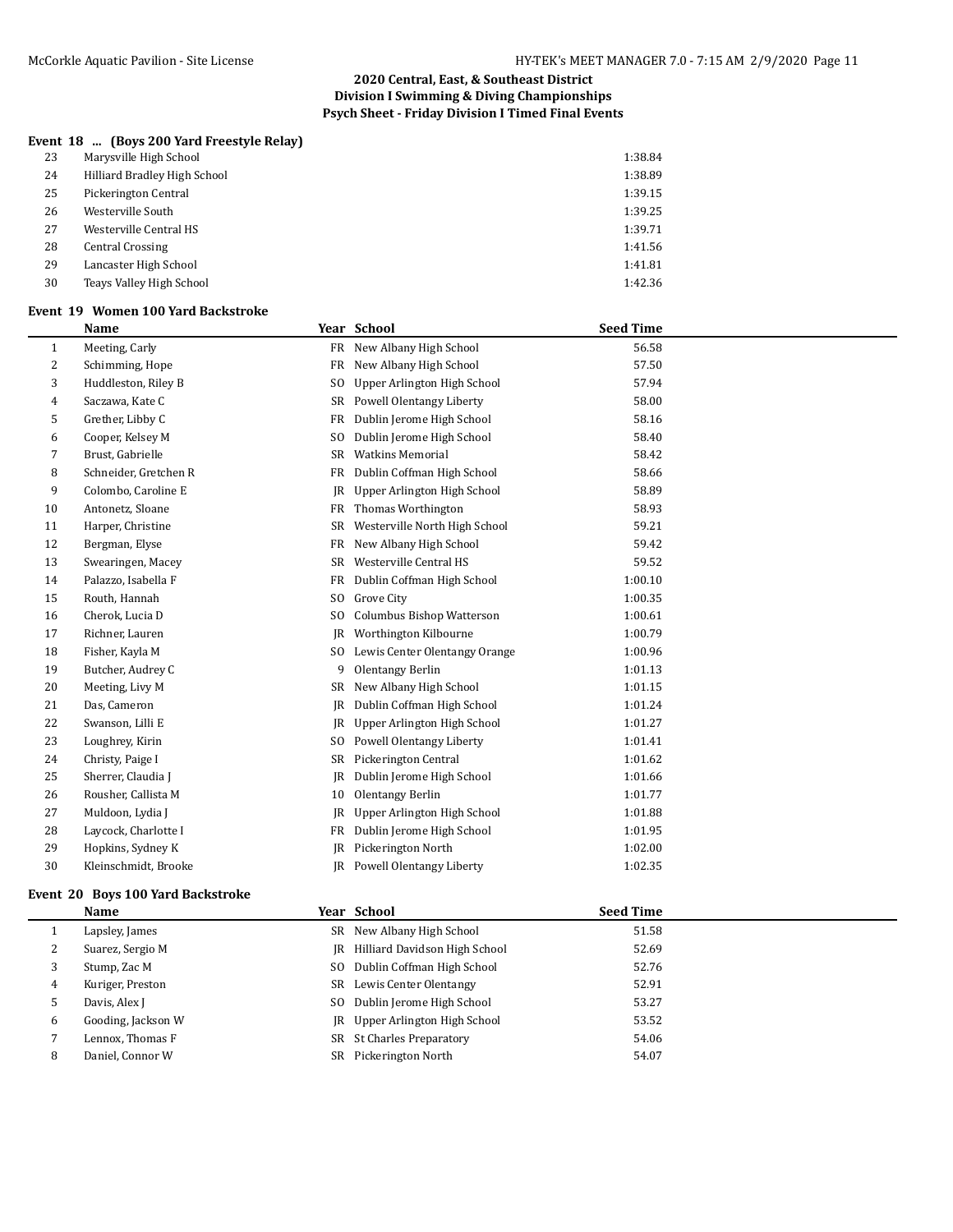## **Event 20 ... (Boys 100 Yard Backstroke)**

| 9  | Fralic, Matt             |                | FR Thomas Worthington         | 54.24 |
|----|--------------------------|----------------|-------------------------------|-------|
| 10 | Seidt, Ryan              | SR             | <b>St Charles Preparatory</b> | 54.29 |
| 11 | Pabst, Clark T           | FR             | Upper Arlington High School   | 55.97 |
| 12 | Lambert, Tuckor G        | FR             | Lewis Center Olentangy Orange | 56.07 |
| 13 | Chism, Zack              | SR             | <b>Watkins Memorial</b>       | 56.07 |
| 14 | Richardson, Donnie L     | IR             | <b>St Charles Preparatory</b> | 56.09 |
| 15 | Belli, Johnny            | SR             | Gahanna Lincoln               | 56.21 |
| 16 | Van Bourgondien, Kai B   | FR             | Dublin Jerome High School     | 56.22 |
| 17 | Hopkins, Braden          | FR             | Pickerington North            | 56.55 |
| 18 | Schimming, Caleb         | IR             | New Albany High School        | 56.60 |
| 19 | Trace, Jack F            | FR             | Upper Arlington High School   | 56.61 |
| 20 | Stoltman, Tyler M        |                | SR Powell Olentangy Liberty   | 56.67 |
| 21 | Keller, Jack P           | FR             | <b>St Charles Preparatory</b> | 56.88 |
| 22 | Stojkov, Aidan           |                | SR Delaware Hayes             | 56.97 |
| 23 | Burkle, Blake M          | IR             | Upper Arlington High School   | 57.16 |
| 24 | Wolfe, Isaac             | FR             | Powell Olentangy Liberty      | 57.51 |
| 25 | Overly, Blake F          | SR             | Powell Olentangy Liberty      | 57.66 |
| 26 | Richner, Christopher     | FR             | Worthington Kilbourne         | 57.94 |
| 27 | Sabharwal, Christopher J |                | SR Lewis Center Olentangy     | 58.10 |
| 28 | Bartlett, Adam I         | S <sub>0</sub> | Dublin Jerome High School     | 58.53 |
| 29 | Ellis, Chase             | S <sub>0</sub> | Hilliard Darby High School    | 58.73 |
| 30 | McDonnell, Jack B        |                | SR Powell Olentangy Liberty   | 58.85 |

#### **Event 21 Women 100 Yard Breaststroke**

|                | <b>Name</b>       |                | Year School                      | <b>Seed Time</b> |  |
|----------------|-------------------|----------------|----------------------------------|------------------|--|
| 1              | Andrews, Ellie G  | IR             | Dublin Coffman High School       | 1:02.65          |  |
| 2              | Bailey, Hannah K  | SR             | Dublin Coffman High School       | 1:04.22          |  |
| 3              | Rider, Grace A    | FR             | <b>Columbus Bishop Watterson</b> | 1:05.61          |  |
| $\overline{4}$ | Ellsworth, Emily  | S <sub>0</sub> | Westerville South                | 1:05.89          |  |
| 5              | Butcher, Grace    | 12             | Olentangy Berlin                 | 1:06.57          |  |
| 6              | Boals, Sydney     | JR             | New Albany High School           | 1:07.11          |  |
| 7              | DeCarlo, Evie     | S <sub>0</sub> | Worthington Kilbourne            | 1:07.88          |  |
| 8              | Keaton, Lindsey N | SR             | Pickerington North               | 1:07.90          |  |
| 9              | Bernsdorf, Alaina | SR             | Westerville North High School    | 1:07.97          |  |
| 10             | Smith, Lauren A   | S <sub>0</sub> | Dublin Jerome High School        | 1:08.07          |  |
| 11             | Fisher, Eloise    | S <sub>0</sub> | Gahanna Lincoln                  | 1:08.25          |  |
| 12             | Catalano, Avery M | S <sub>0</sub> | Upper Arlington High School      | 1:08.26          |  |
| 13             | Kiss, Sami        | S <sub>0</sub> | Gahanna Lincoln                  | 1:08.44          |  |
| 14             | Rogers, Aislin S  | SR             | Dublin Coffman High School       | 1:08.81          |  |
| 15             | Turnbull, Regan A | JR             | Pickerington North               | 1:08.93          |  |
| 16             | Gehring, Brogan F | SR             | Hilliard Davidson High School    | 1:09.02          |  |
| 17             | Logan, Emma C     | JR             | Lewis Center Olentangy Orange    | 1:09.23          |  |
| 18             | Stacey, Gwen      | <b>FR</b>      | Westerville South                | 1:09.38          |  |
| 19             | Delma, Paige      | FR             | Worthington Kilbourne            | 1:09.45          |  |
| 20             | First, Ava L      | 9              | Olentangy Berlin                 | 1:09.50          |  |
| 21             | Croci, Ceci R     | <b>FR</b>      | Upper Arlington High School      | 1:09.63          |  |
| 22             | Rush, Lindsey C   | SR             | Upper Arlington High School      | 1:09.80          |  |
| 23             | Stacey, Maeve     | JR             | Westerville South                | 1:09.86          |  |
| 24             | Garn, Makenna     | S <sub>0</sub> | Pickerington Central             | 1:10.07          |  |
| 25             | Ishida, Ellie     | SR             | Worthington Kilbourne            | 1:10.13          |  |
| 26             | Shanahan, Molly   | S <sub>0</sub> | <b>Columbus Bishop Watterson</b> | 1:10.71          |  |
|                |                   |                |                                  |                  |  |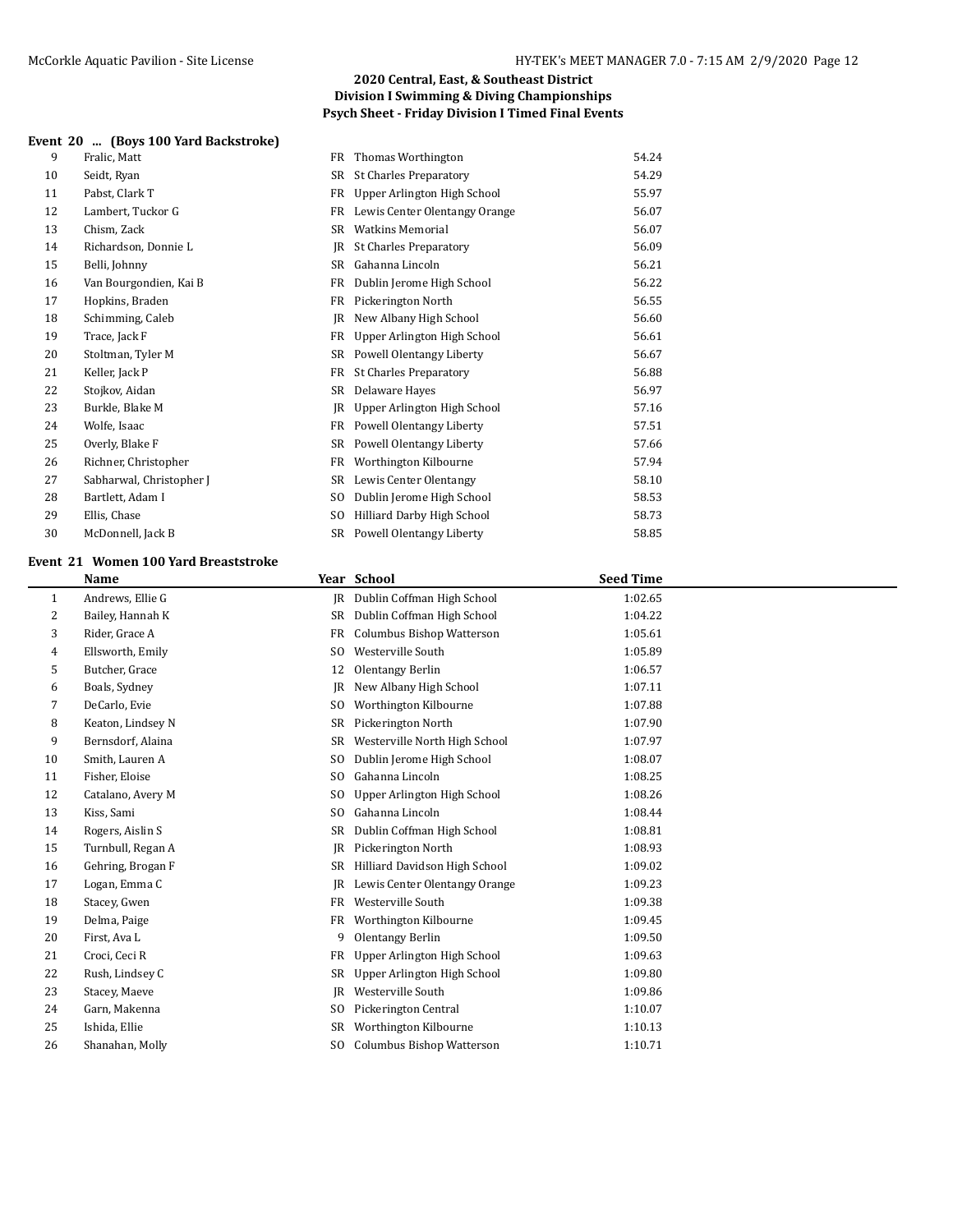## **Event 21 ... (Women 100 Yard Breaststroke)**

| 27 | Terflinger, Grace | SO Canal Winchester              | 1:11.29 |
|----|-------------------|----------------------------------|---------|
| 28 | Colvin. Lvdia P   | SR Powell Olentangy Liberty      | 1:11.87 |
| 29 | Lisch, Morgan     | FR Powell Olentangy Liberty      | 1:12.31 |
| 30 | Bosler, Abigail   | SO Westerville North High School | 1:12.35 |
|    |                   |                                  |         |

## **Event 22 Boys 100 Yard Breaststroke**

|    | <b>Name</b>           |                | Year School                   | <b>Seed Time</b> |  |
|----|-----------------------|----------------|-------------------------------|------------------|--|
| 1  | Fry, Blake            |                | SR Canal Winchester           | 57.33            |  |
| 2  | List, Mitchell H      | JR             | <b>St Charles Preparatory</b> | 57.53            |  |
| 3  | Meyer, Jake C         | <b>SR</b>      | Upper Arlington High School   | 57.58            |  |
| 4  | Smith, Ian            | SR             | Dublin Jerome High School     | 58.11            |  |
| 5  | Miller, Max M         | SR             | Powell Olentangy Liberty      | 58.75            |  |
| 6  | Lu, Andy P            | FR             | Dublin Jerome High School     | 58.89            |  |
| 7  | Oshida, Brendan J     | SR             | Dublin Coffman High School    | 58.92            |  |
| 8  | Daly, Patrick         | JR             | New Albany High School        | 58.98            |  |
| 9  | Davis, Austin T       | SR             | Dublin Jerome High School     | 59.18            |  |
| 10 | Riegler, McCord       | <b>IR</b>      | Gahanna Lincoln               | 59.34            |  |
| 11 | Weidenhamer, Graham O | JR             | Lewis Center Olentangy Orange | 59.85            |  |
| 12 | Nadur, Joseph Z       | S <sub>0</sub> | Dublin Coffman High School    | 1:00.00          |  |
| 13 | Iversen, Isaac C      | SR             | Powell Olentangy Liberty      | 1:00.05          |  |
| 14 | Gooding, Grant D      | FR             | Upper Arlington High School   | 1:00.12          |  |
| 15 | Elsrod, Will S        | <b>IR</b>      | <b>St Charles Preparatory</b> | 1:00.57          |  |
| 16 | Miller, Seth M        | SR             | <b>St Charles Preparatory</b> | 1:00.71          |  |
| 17 | Johanssen, Owen D     | FR             | Hilliard Davidson High School | 1:00.78          |  |
| 18 | Schwartz, Marcus      | FR             | Pickerington North            | 1:00.91          |  |
| 19 | Hopkins, Jared        | S <sub>0</sub> | Hilliard Darby High School    | 1:00.92          |  |
| 20 | Maruniak, Casey       | S <sub>0</sub> | Hilliard Darby High School    | 1:01.02          |  |
| 21 | Parsons, Robert       | SR             | New Albany High School        | 1:01.74          |  |
| 22 | Richardson, Donnie L  | JR             | <b>St Charles Preparatory</b> | 1:01.92          |  |
| 23 | Hansen, Issaac        | SR             | <b>Watkins Memorial</b>       | 1:02.08          |  |
| 24 | Doddi, Ronith S       | SR             | Dublin Jerome High School     | 1:02.29          |  |
| 25 | Tarlton, Troy N       | JR             | Hilliard Davidson High School | 1:03.19          |  |
| 26 | Ray, Patrick J        | FR             | Upper Arlington High School   | 1:03.50          |  |
| 27 | Cross, Carson         | SR             | Hilliard Bradley High School  | 1:03.57          |  |
| 28 | Arlin, Alex M         | <b>SR</b>      | New Albany High School        | 1:03.66          |  |
| 29 | Deerwester, Mason M   | S <sub>0</sub> | Hilliard Davidson High School | 1:03.85          |  |
| 30 | Reed, Carson A        | 11             | Olentangy Berlin              | 1:03.99          |  |

## **Event 23 Women 400 Yard Freestyle Relay**

|                | Team                          | Relay | <b>Seed Time</b> |  |
|----------------|-------------------------------|-------|------------------|--|
|                | Columbus Bishop Watterson     |       | 3:33.02          |  |
| $\overline{2}$ | Upper Arlington High School   |       | 3:33.91          |  |
| 3              | Dublin Coffman High School    |       | 3:34.12          |  |
| $\overline{4}$ | New Albany High School        |       | 3:35.48          |  |
| 5              | Lewis Center Olentangy        |       | 3:39.00          |  |
| 6              | Gahanna Lincoln               |       | 3:40.03          |  |
| 7              | Dublin Jerome High School     |       | 3:41.01          |  |
| 8              | Lewis Center Olentangy Orange |       | 3:45.33          |  |
| 9              | Westerville Central HS        |       | 3:47.80          |  |
| 10             | Powell Olentangy Liberty      |       | 3:50.52          |  |
| 11             | Thomas Worthington            |       | 3:50.64          |  |
| 12             | Pickerington North            |       | 3:51.27          |  |
|                |                               |       |                  |  |